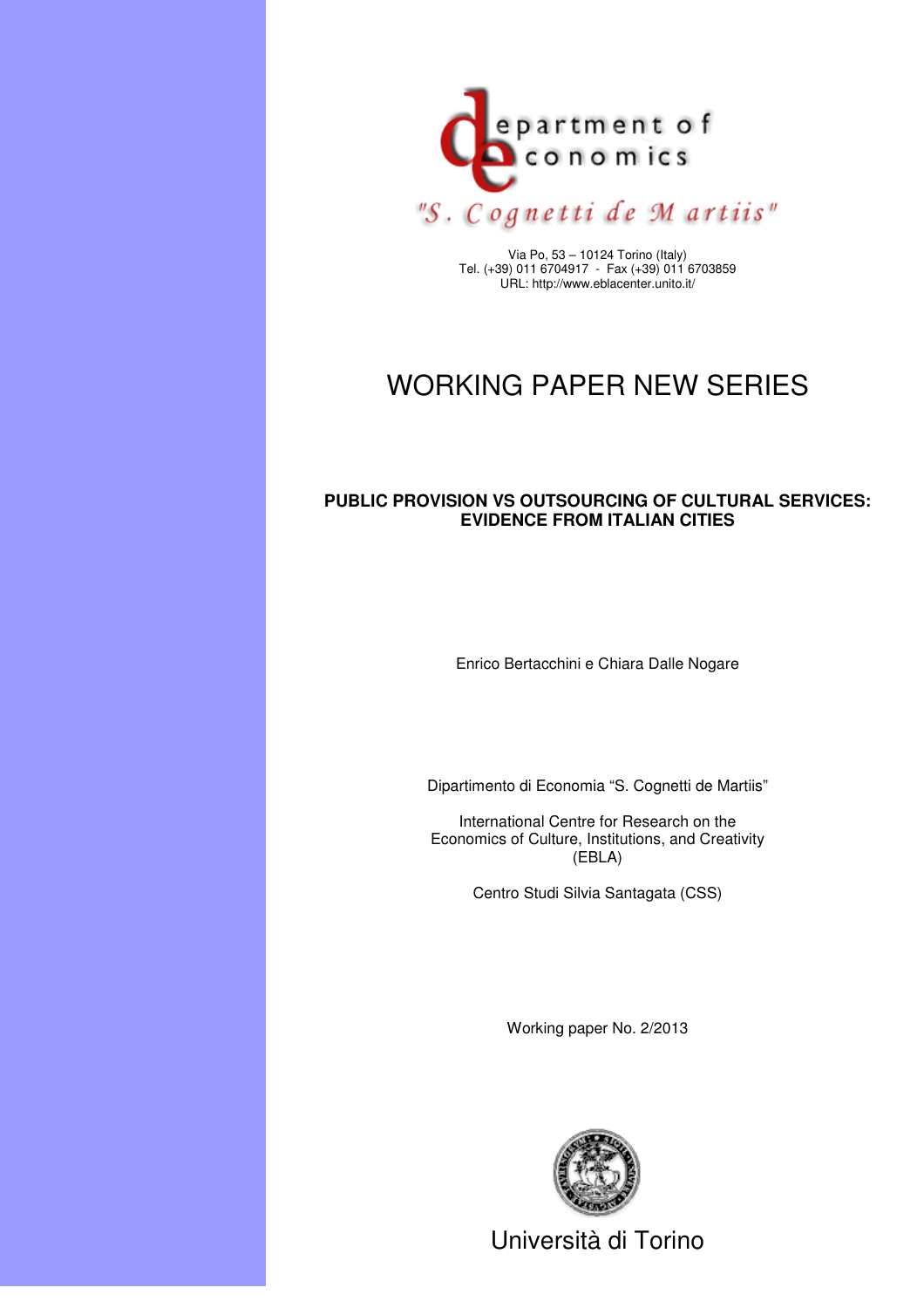# **Public Provision vs Outsourcing of Cultural Services: Evidence from Italian Cities**

Enrico BERTACCHINI<sup>+</sup>

 **Chiara DALLE NOGARE** ∗ **University of Turin University of Brescia** 

#### **Abstract**

 $\overline{a}$ 

Cultural policy often implies the transfer of public resources to private cultural institutions. In this contribution we focus on the determinants of a government's choice between cultural transfers and in-house cultural production. We argue that in the cultural field transfers may be seen as a proxy for the value of outsourced services, and we make reference to the empirical literature on outsourcing of local public services. We consider Italian cities' cultural policies in the 1998-2008 period, a time when overall cultural expenditure shrank while cultural transfers increased. Using dynamic panel data analysis and controlling for specific characteristics of each city, we find that outsourcing of cultural services is negatively affected by cultural assets specificity and is more likely to occur in cities subject to fiscal stress. The results also highlight that the timing of elections affects the transfer of public resources to private cultural institutions.

**Jel classification:** H44; L33; H76; Z11

**Keywords:** Public Cultural Expenditure, Local Government, Outsourcing

#### **1. Introduction**

Cultural policy has been traditionally concerned with providing financial support for the arts, for heritage institutions and for cultural industries. Many economists and cultural policy scholars have discussed the benefits and costs of indirect vs direct public support to cultural activities, where the former is defined as the adoption of tax exemptions on donations to cultural institutions while the latter is the use of public resources to provide cultural services or subsidize private producers (Throsby, 2010). However, within the field of direct public support, less attention has been paid so far to the choice between supplying in-house produced cultural services and supporting private cultural organizations. In this paper we investigate the actual drivers of a government's choice

<sup>+</sup> Department of Economics "Cognetti De Martiis", University of Torino, Via Po 53, 10124 Torino

<sup>∗</sup> Corresponding author: dallenog@eco.unibs.it, Dipartimento di Economia e Management, Università di Brescia, Via San Faustino 74b, 25122 Brescia; tel. no: +39-030-2988818; fax no. +39-030-2988837.

**Acknoledgements** We thank Vanni Mengotto and Giovanna Messina, Bank of Italy, for the public finance and income data; Fabio Padovano and IREF for the political data; ACRI for the data on cultural spending of banking foundations; Daniela Cola for research assistance. We thank the participants to the TCVT Enna 2012 workshop and of the Seminar at Department of Economics "Cognetti de Martiis", University of Turin, for helpful comments and suggestions.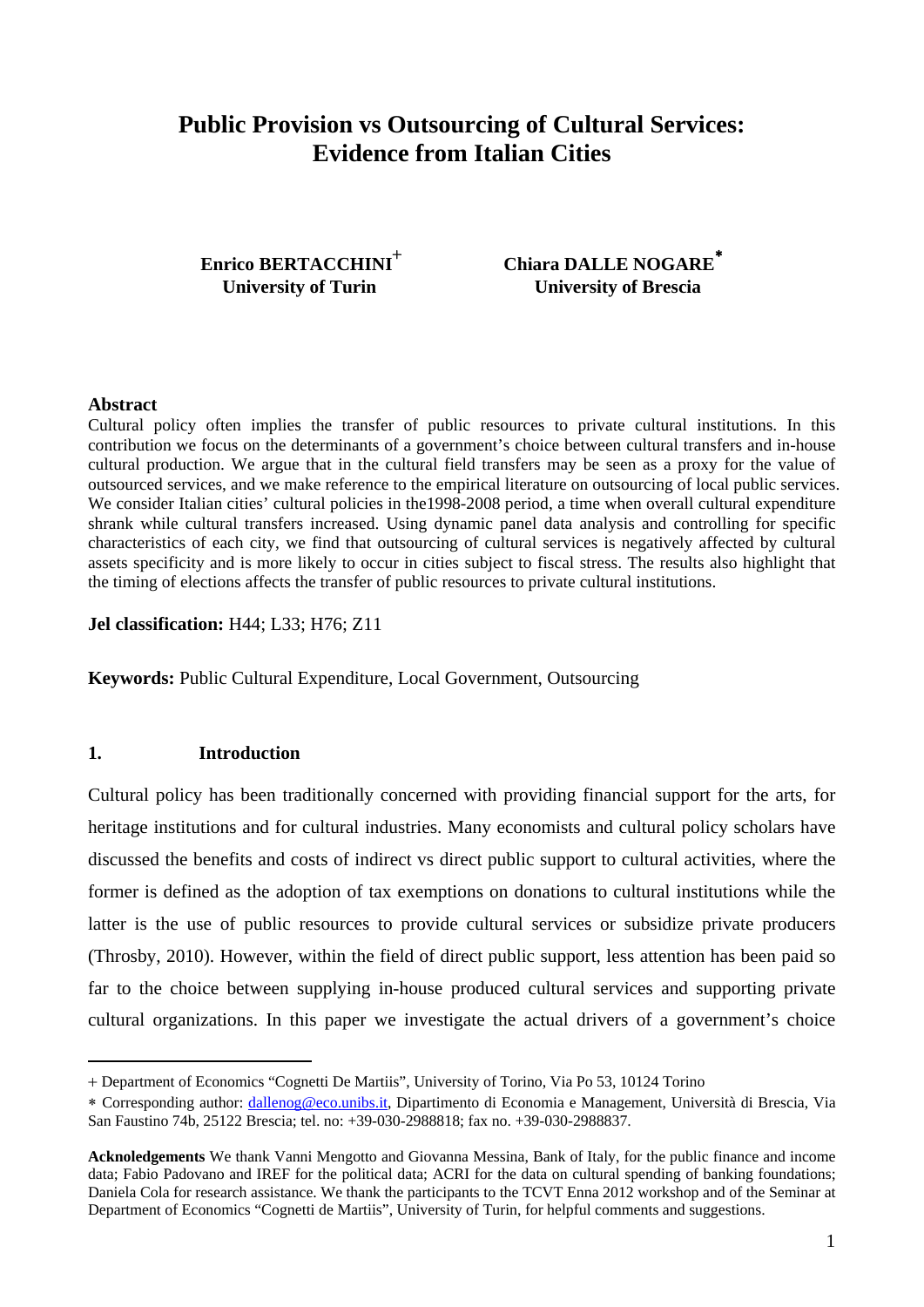between these two alternatives adopting a positive approach to the subject. To our knowledge, this research field has not yet been explored.

As cultural policy often implies the transfer of public resources to the private sector, these transfers are either the effect of outsourcing contracts or subsidies. We argue here that the two are equivalent, though clearly in the second case the mandate is not regulated by a contract. In both cases a government stays in control of the size and, to some extent, of the contents of cultural policy actions, which is not the case when indirect support is the privileged policy. Outsourcing may then take up two distinct forms: contracting out (which we will define as *contractual* outsourcing) and the financing of private institutions (*non-contractual* outsourcing). As a consequence, the extent to which a government's conduct relies on the use of transfers may be evaluated in terms of its attitude in relation to the outsourcing option. In fact, compared to other public services, cultural policy is not one of those governmental functions that are either outsourced or not. It consists of many actions and each of them may be outsourced, so that there is a continuum of positions. This is interesting in view of a quantitative analysis, because for any given government, the ratio of transfers over total cultural spending may vary over time.

We make reference to the by now vast empirical literature on outsourcing of public services (Bel and Fageda, 2007, 2009) and extend it to the cultural sector using transfers as our proxy for outsourcing. Our focus is on the determinants affecting the choice between direct production and outsourcing of cultural services at a *local* level of government. A number of empirical papers have appeared in recent years adopting a positive approach to local governments' cultural policy (Getzner, 2004; Nooman, 2007; Lewis and Rushton, 2007; Werck, Heyndels and Geys, 2008), but they all aim at explaining the *level* of spending, not the *type*.

There are many reasons why a government may prefer to outsource a function: some of them are general, some are specific to the function itself. Among the general reasons, private production is often expected to be less costly than public production, as the latter is affected by government failures. Private production may also be cost wise beneficial because it triggers competition and the choice of a more efficient production scale. Finally, there may be political economy explanations underlying the choice whether or not to outsource the production of cultural services. As for the specific traits of cultural policy that may influence a policy-maker's decision in this respect, peculiar measures of asset specificity (Hart, Shleifer and Vishny, 1997), tourism and the presence of wealthy patrons may play a role.

We consider all these possible determinants and use dynamic panel data analysis in our investigation. Specifically, we concentrate on the outsourcing strategy in the cultural field of 106 Italian municipalities, namely the cities which are provincial administrative centres, in the time span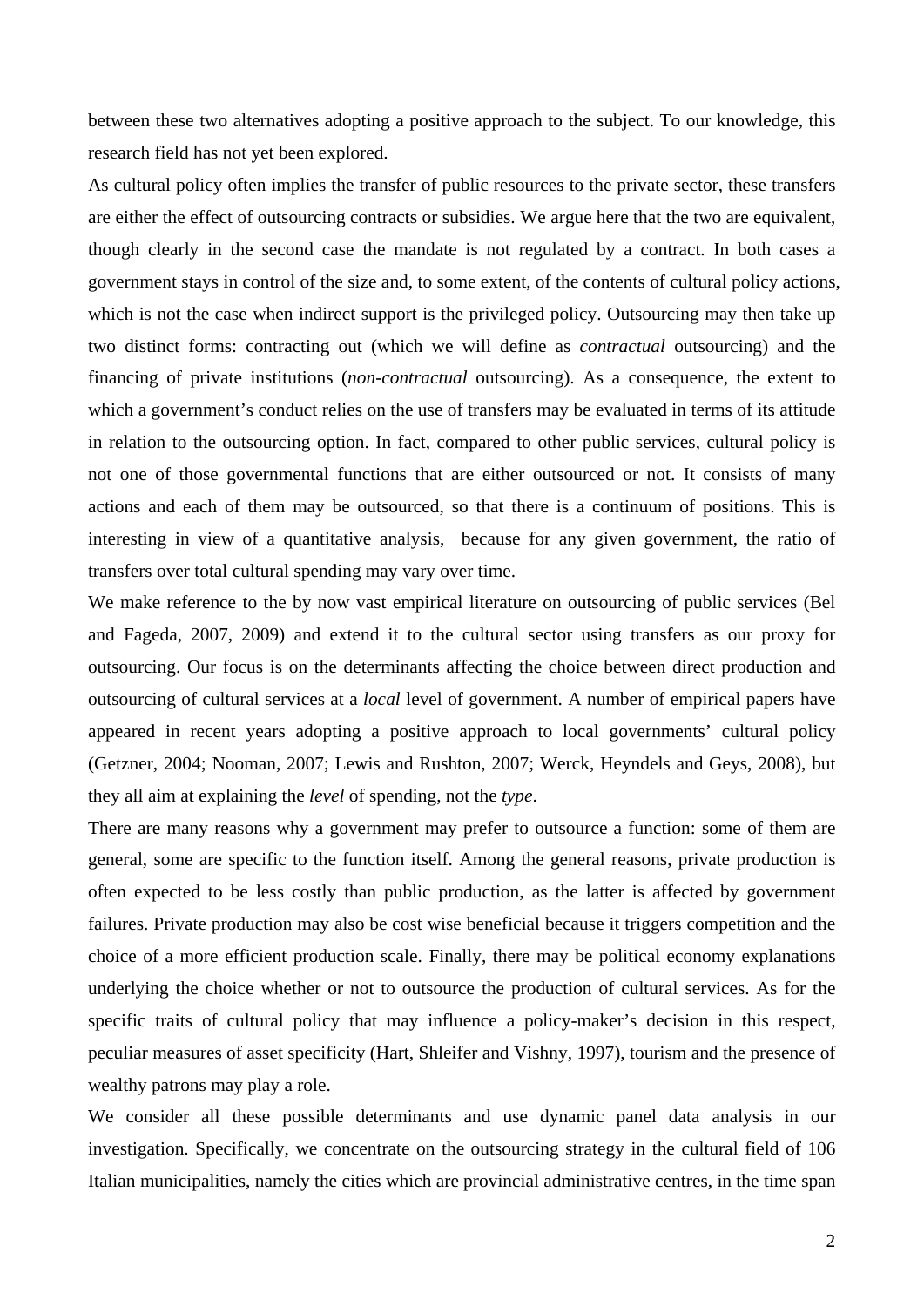1998-2008. Italian cities are interesting in that they are big spenders in this respect: they pay for libraries, own museums and theatres, and many of them have organised very popular cultural festivals in recent years. Our results show that the main drivers of Italian cities' choice to outsource cultural services are the value of in-house produced cultural services and the share of municipal current spending on cultural facilities expressing high asset specificity. There is also evidence of a peculiar electoral cycle, in line with the findings of Dalle Nogare and Galizzi (2011).

The relevance of our contribution is also methodological and goes beyond the restricted field of cultural policy. Arguably, the use of transfers as a proxy for the value of a government's outsourced services allows to quantify them in a number governmental functions so far not considered by the literature on outsourcing, such as education. In fact, transfers to the private sector should be considered whenever a government's direct support to a market is only on the supply side and contracting out is mainly by procurement and subsidies, not by concessions.

The paper is organized in the following way: section 2 briefly describes the role of municipal governments in shaping cultural policy in Italy and how it has changed in the recent years; section 3 surveys the relevant literature on outsourcing and cultural policy we make reference to; section 4 illustrates our dependent and independent variables; section 5 describes the estimation strategy; section 6 shows our results; section 7 is about the robustness checks while section 8 finally concludes.

#### **2. Recent trends in Italian municipalities' cultural policy**

 $\overline{a}$ 

In the last two decades Italian municipalities have witnessed a growing role within public cultural spending. Traditionally, cultural expenditure in Italy had been mainly public and highly centralised, but towards the end of the last century central government's share rapidly declined from around 60% to 50%. According to Bodo and Spada (2004) in 2000 central government accounted for 52% of total public spending for culture, regions for 15%, provinces for 3%, and municipalities for 30%. More recent but less detailed data (Bodo and Bodo,  $2012$ )<sup>1</sup> for the last decade highlight that the decentralisation process has gone even further, mainly as a consequence of the stark decrease in central government expenditure (-8.6% in the period 2000-2010). The share of central government's expenditure for culture has therefore declined to 36% of total public cultural expenditure. Specularly, local governments' cultural expenditure – dominated by municipalities – increased to reach nearly two thirds of total public cultural spending. Municipalities have been especially active

 $1$  The breakdown is only between state and local expenditures, without any further distinction of the local authorities among the regions, provinces and municipalities.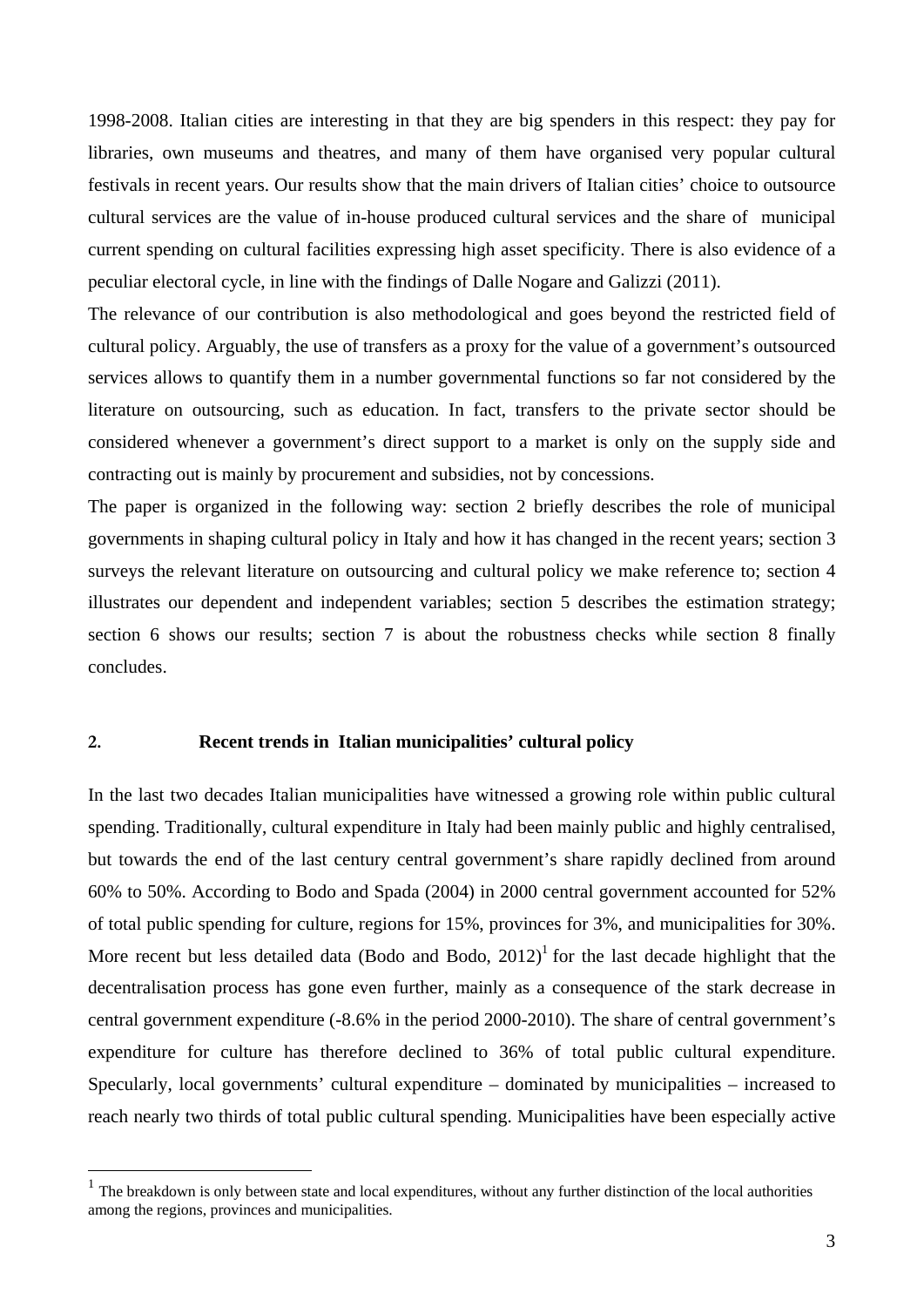in the fields of the performing arts, heritage and contemporary art, which arguably comes from their being owners of libraries, museums and theatres.

Interestingly, the decentralisation of Italian cultural policy has gone along with a process of growing outsourcing, a completely absent phenomenon in this governmental field of action before the mid-90's.<sup>2</sup> New European laws on economic services of general interest have triggered in the country a general trend towards the outsourcing of public services. The process has however witnessed a lot of variability in time, sectors and level of government (Scarpa, Bianchi, Bortolotti and Pellizzola, 2009). Although Italian public law experts have generally understood culture as a social rather than an economic service, public intervention in this field has been characterized by an outsourcing trend, too. Anecdotal evidence suggests *contractual* outsourcing has been growing especially at the municipal level, although no systematic analysis of quantitative data on the phenomenon and its variability has yet been published.<sup>3</sup> As for *non-contractual* outsourcing, no systematic collection of data has been made so far. However, the number of private cultural institutions, and especially foundations, has boomed in the last 20 years, a quite new phenomenon for Italy. Recent inquiries on the financial resources of cultural foundations highlight that they generally have little endowments and mainly rely on donations by banking foundations,<sup>4</sup> firms and, often prominently, on public support (Centro di Documentazione sulle Fondazioni, 2007). In this perspective, their booming may be the reflection of a rise in *non-contractual* outsourcing.

The data on the 106 Italian provincial administrative centres are quite illustrative of the growing trend in outsourcing. In the time span 1998-2008 the average yearly per capita current spending for culture is 40.9  $\in$  equal to 4.4% of total current spending. This figure is rather stable over the years, as the trend of cultural current spending has mirrored that of total current spending (Figure 1), probably a sign of a prevailing top-bottom procedure in municipal budgeting.

#### [FIGURE 1 HERE]

 $2$  Law n. 4, 4-01-1993 on museum's ancillary services (bookshops, catering etc.) was the first law in Italy allowing outsourcing in the cultural field.

 $3$  Notice that in a number of cases municipalities have formally delegated the production of cultural services to newly created private-public institutions. These hybrid entities are clearly not entirely separate from government, but since in most cases private partners (often banking foundations) finance them in a substantial way, we argue that this case may be considered as outsourcing, too. Some authors argue that the proliferation of municipal companies has often been used by mayors as a temporary escape from the budget constraints imposed by the Domestic Stability Pact (Scarpa et al., 2008). We argue this may not be a correct interpretation of the phenomenon where private partners play a major role, which is almost always the case in the cultural field.

<sup>&</sup>lt;sup>4</sup> We make reference to civil law foundations here; banking foundations are quite rich and have a different legal status.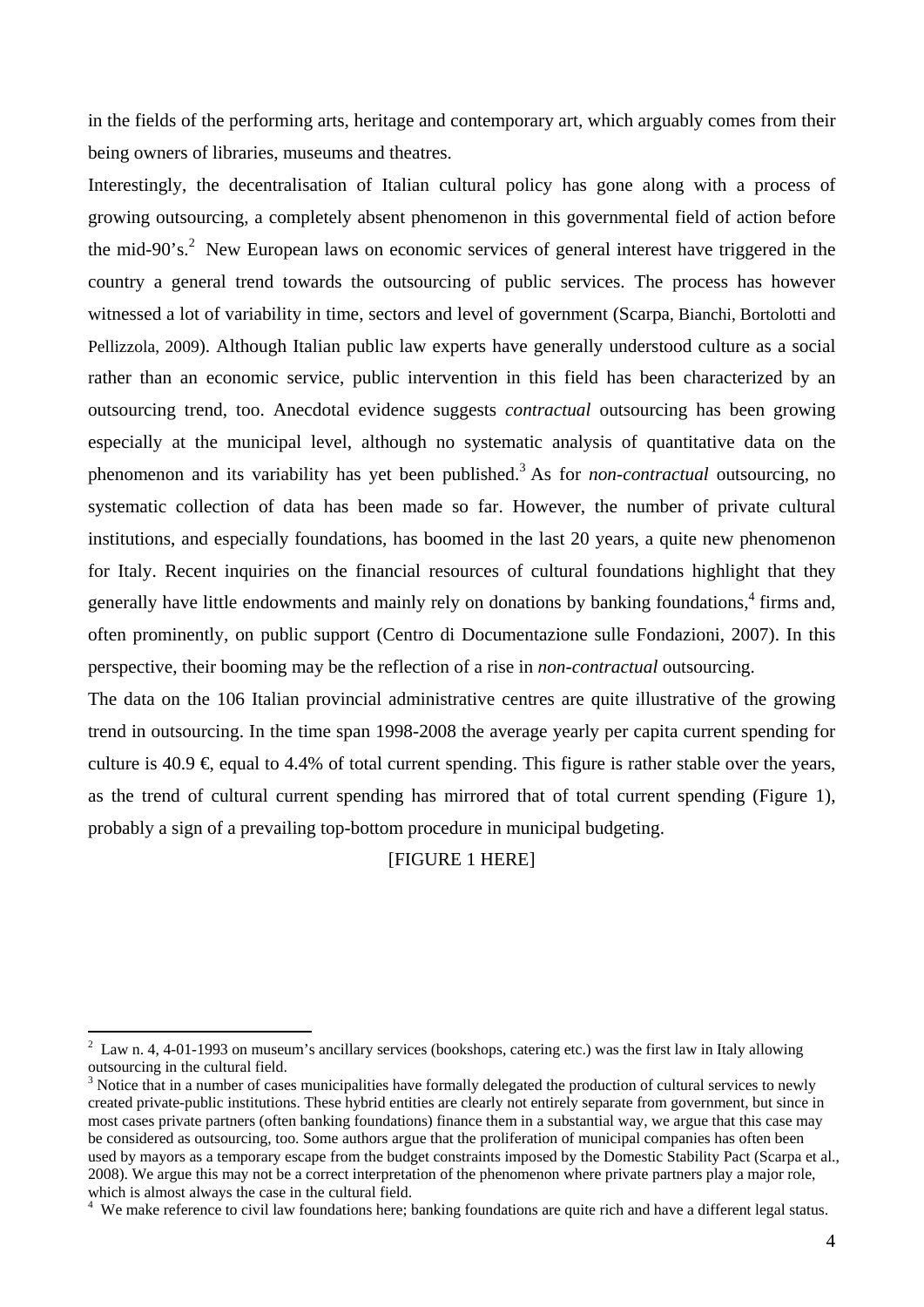The average share of cultural transfers over total cultural spending is 0.20, a value almost double the average share of total transfers over total expenditures. This highlights that in the cultural field municipal governments tend to produce less and subsidize/contract out more than in other fields of action. Figure 2 highlights a growing trend of per capita cultural transfers.

#### [FIGURE 2 HERE]

As this trend is stronger than the one of total cultural expenditure (in fact, in real terms the latter is rather stagnating), the ratio of cultural transfers over total cultural expenditure is growing over the period,<sup>5</sup> too (Figure 3). This confirms the anecdotal evidence about the growing number of cities adopting outsourcing strategies in the cultural field.

#### [FIGURE 3 HERE]

#### **3. Public provision vs outsourcing of cultural services: analytical framework**

Two bodies of economic literature are relevant for our analysis, namely the contributions on privatization and contracting out of local public services and cultural economics.

The first body of literature uses local governments data to unveil the determinants affecting the decision whether to supply public services in-house or externally through privatization and contracting out. According to the survey by Bel and Fageda (2007), these contributions test for the significance of both economic and political factors which make reference to the public choice approach, the transaction costs literature and contract theory as well as to political economy models. Among the economic determinants, fiscal rules on deficits and expenditures represent a first factor generally considered to have a positive relation with the likelihood to privatize or contracting out local public services (Kodrzycki, 1998; Dijkgraaf et al. 2003). Fiscal stress has been usually captured through variables such as tax burden, legal limitations on tax levels or the size of transfers from the central to local governments. In general, fiscal constraints have been found to have a significant effect on the likelihood of privatization more often in studies analyzing several local services rather than just one. However, compared to studies based on US municipal data in the 80's,

 $<sup>5</sup>$  Table A1 in the appendix shows both the within and between variation of the ratio of cultural transfers.</sup>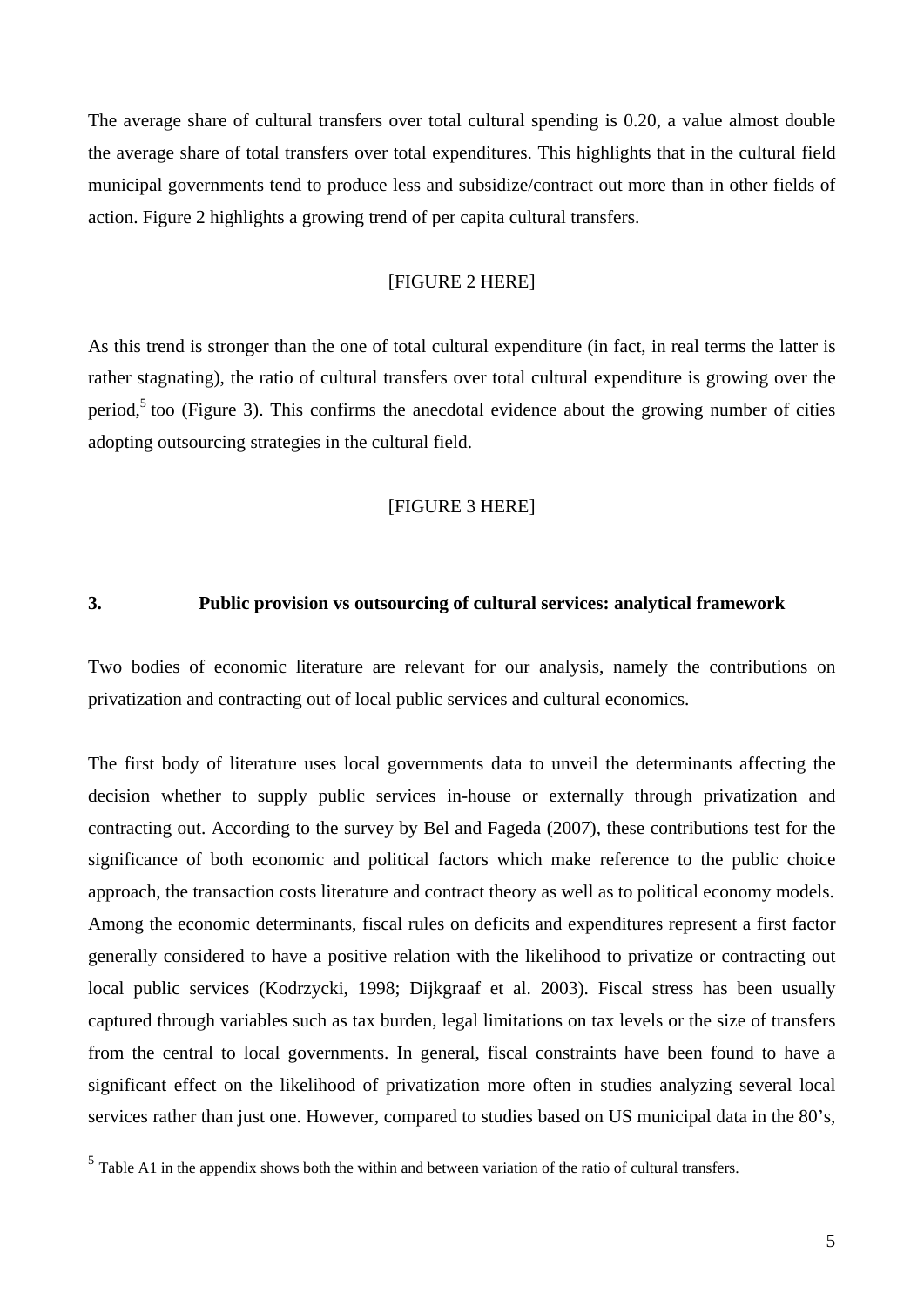more recent studies focused on European municipalities tend to invalidate the hypothesis that fiscal constraints are a major explanatory factor of privatization.

Economic efficiency is a second explanation used to justify contracting out as a superior solution with respect to in-house delivery: costs are likely to be reduced by introducing competition where there is a public monopoly (Savas, 1987) or by the exploitation of economies of scale when public services are delivered over a suboptimal jurisdiction (Donahue, 1989). Interestingly, the two explanations have different empirical implications: while the former hypothesis suggests that large cities will privatize more often, since they can take advantage of competition from a larger number of service providers, the latter entails a negative relation between city size and the likelihood to privatize or contracting out local public services. Evidence in this case provides mixed results, with studies analyzing just one service finding more evidence that scale economies are a major determinant of privatization. Indeed, the influence of scale economies varies with the size of fixed costs involved in the production of services (Bel and Fageda, 2007).

When transaction costs and contractual incompleteness considerations are included in the economic analysis of service delivery choice, the latter becomes less straightforward. For instance, the conditions influencing the level of transaction costs (such as asset specificity, or the difficulty of performance monitoring) should be central in determining when a local service can be successfully privatized (Williamson, 1979). Also quality becomes an issue here. Hart, Shleifer and Vishny (1997) suggest that, by contracting out, costs may be reduced without concern for quality erosion, as there may be also positive shocks to quality. Therefore, contracting out will be the strategy implemented by a government when it is expected to reduce costs without a negative impact on the quality of service. From an empirical viewpoint, in order to assess the importance of transaction costs associated with contracts some contributions include variables measuring the degree of asset specificity (Walls et al. 2005) or the degree of citizen heterogeneity (Nelson, 1997).

Turning to the political factors, interest groups' influence and ideological attitudes have been considered as possible explanatory factors for public service delivery choices. In the former case, as in the political patronage approach, local officials are more inclined to use government employees to provide services as this is a way to earn political support. The variables capturing this effect usually suggested by the literature are the percentage of public employees over population or the degree of unionization of public employees. The interest group influence hypothesis has usually been validated when a broad range of services is analyzed. For instance, López-de-Silanes, Shleifer, and Vishny (1997) find that state laws that impose accountability requirements in contracting for personnel encourage privatization, whereas strong public unions discourage it. However, later studies (Kodryzcki, 1998; Walls et al., 2005) testing this hypothesis do not confirm these results.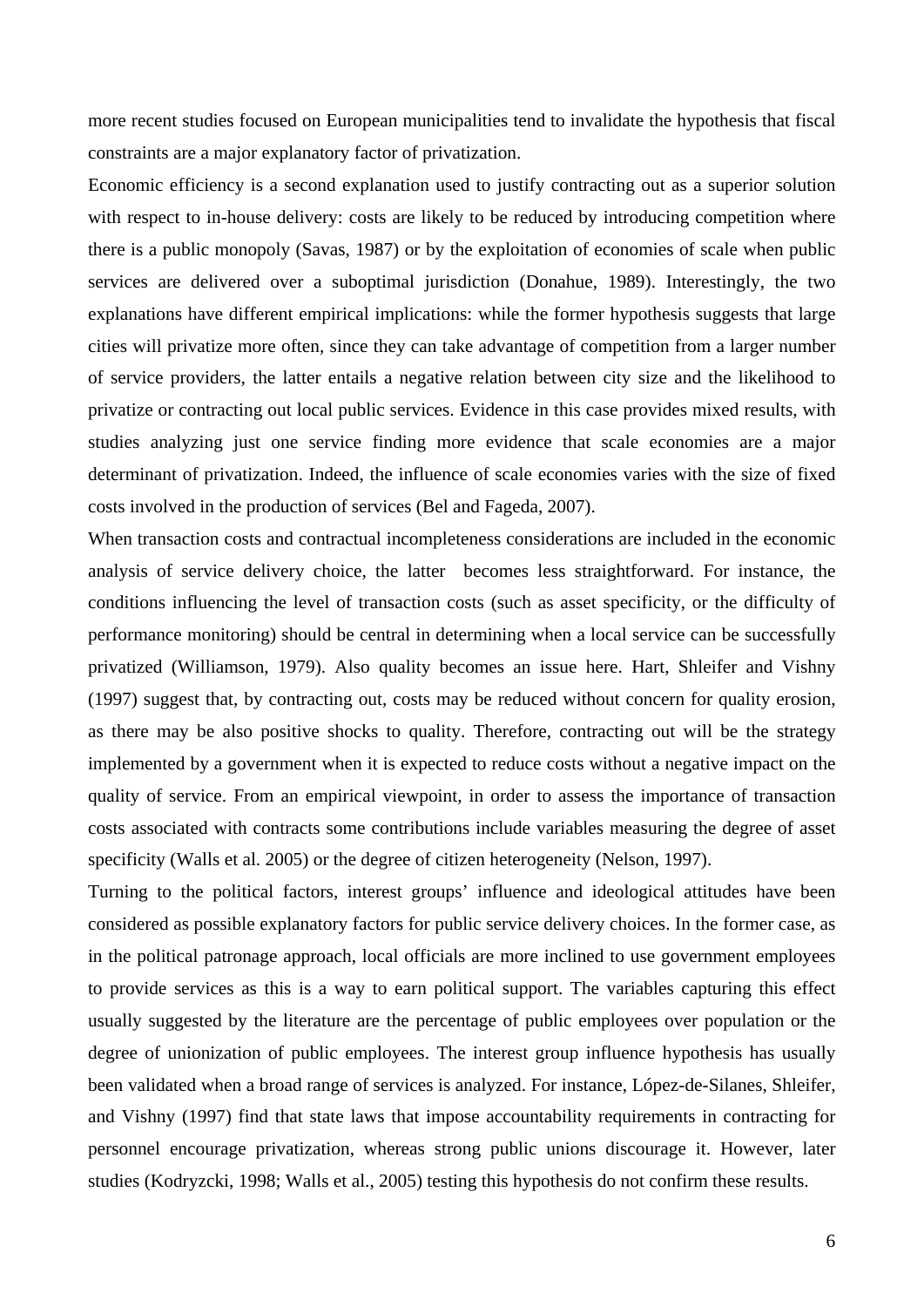The ideological preferences of elected representatives or of the local population have been considered as an explanatory factor influencing local service delivery choices. Though there is no specific theoretical contribution modeling the role of ideology in this context, the loose reference is to macroeconomic models highlighting the presence of partisan cycles (Alesina, 1987). A negative relationship between leftism and privatization or contracting out is what these empirical contributions generally test. However, ideology is found to be (moderately) significant in very few studies. Among the studies for the US, ideology is found to be a relevant factor for privatization in Walls et al. (2005) while for European countries, Dijkgraaf et al. (2003) obtain a similar result.

If the empirical literature on privatization and contracting out helps analyze the factors explaining the delivery choices of local public services in general, cultural economics provides an additional and more specific ground for assessing public authorities' strategies in the provision of local cultural services. In this field, several authors have provided justification for public support to the arts and cultural activities considering the public good character and/or positive extrenalities of such goods. From a welfare theory viewpoint, Frey (2003) suggests that private markets tend to misallocate or under-provide resources in the domain of the arts because of market failures in both the production and consumption of cultural goods. As for the type of government intervention, the choice is between direct measures administered by public authorities and indirect support through the tax system. Although the two approaches are not mutually exclusive, the literature highlights that there have been remarkable differences across countries in the choice of the prevailing policy. On one hand, Western Europe's experience has generally been more oriented towards direct production and public funding to cultural institutions. On the other hand, the United States rely more on tax incentives to encourage private support (O'Hagan, 1998). The two approaches reflect different attitudes with respect to the assignment of responsibility on to the choice of the cultural activities to be subsidized. In the former case, politicians and bureaucrats have a prominent role in allocation decisions, while in the latter the allocation of funds is left to a larger number of individuals and private organizations which direct their donations to cultural institutions and activities according to their preferences (Throsby, 2010). Moreover, it has been highlighted that, from a public choice perspective, public authorities' direct intervention may be subject to failure, as the allocation of public cultural expenditures may be biased by political business cycles, ideology, bureaucratic discretionary power and rent seeking behavior by interest groups and lobbies (Grampp, 1989; Frey, 2003; Getzner, 2002). In this context, Van der Ploeg (2006) suggests the Art Council model established in UK may be a superior solution for the allocation of public funds and grants because it leaves decision-making responsibilities to an independent statutory body made up of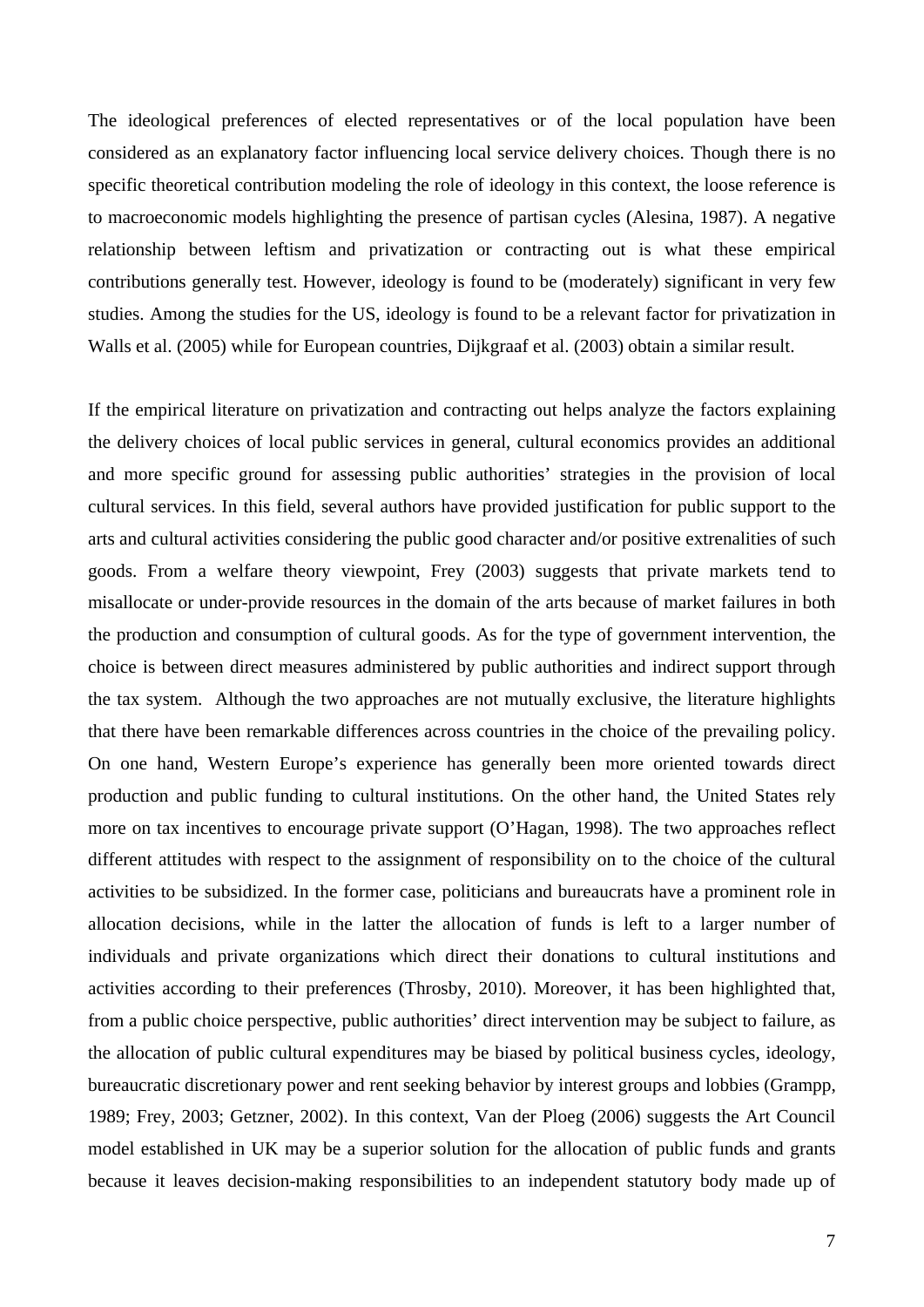experts in the art and cultural field. However, experts are likely to enjoy some form of discretionary power and asymmetrical information in the cultural policy decision making process, which can arguably lead to rent seeking behavior (Mazza, 2003, Rizzo and Throsby 2006).

From the insights highlighted by the two bodies of literature it is possible to draw a simple analytical framework of government's choice in cultural policy according to two dimensions: perception of government vs market failures and the degree of control over cultural production contents. According to their position with respect to these two issues, cultural policy acquires quite distinct features. The matrix in Table 1 summarizes all possible combinations of government choices in the two dimensions:

#### [TABLE 1 HERE]

When a government does not consider market failures in the cultural field to be relevant and does not wish to have control over it, it simply lets the market play. A milder version of this attitude is the one by which tax exemptions are granted to donations to cultural institutions. In this case, as recalled before, some market failures are implicitly recognized, but there is no control on the amount of the resources bound to correct them and no control on their destination. This option ideally resembles the American model of cultural funding. In stark contrast, some European countries such as France and Italy, have traditionally privileged in-house production of cultural services, on the premise that there are large market failures to correct and in-house production allows to be in control of the process. Ideological influence on society is not alien to this model of cultural policy as bureaucrats and politicians have a say in the direct allocation of funds and may try to impose their preferences on the cultural sector (O'Hagan, 1998).

Public transfers to cultural institutions play little or no role in these two models. On the contrary, they are relevant in the other two cases illustrated in the matrix. First, a government may wish to correct market failures through its cultural policy, but it may not wish to exert direct control over its contents . This option may be exemplified by the English and the Dutch Art Council model at the national level, but it equally applies for lower levels of government. The choice not to rely on inhouse production is here driven by transparency and arms' length principle concerns. Second, the choice to grant subsidies or to contract out cultural services may be driven by the desire to eliminate the X-inefficiencies characterising public production (Leibenstein, 1966) while remaining in control of cultural contents. Here government does not delegate the choice of the beneficiaries of public transfers.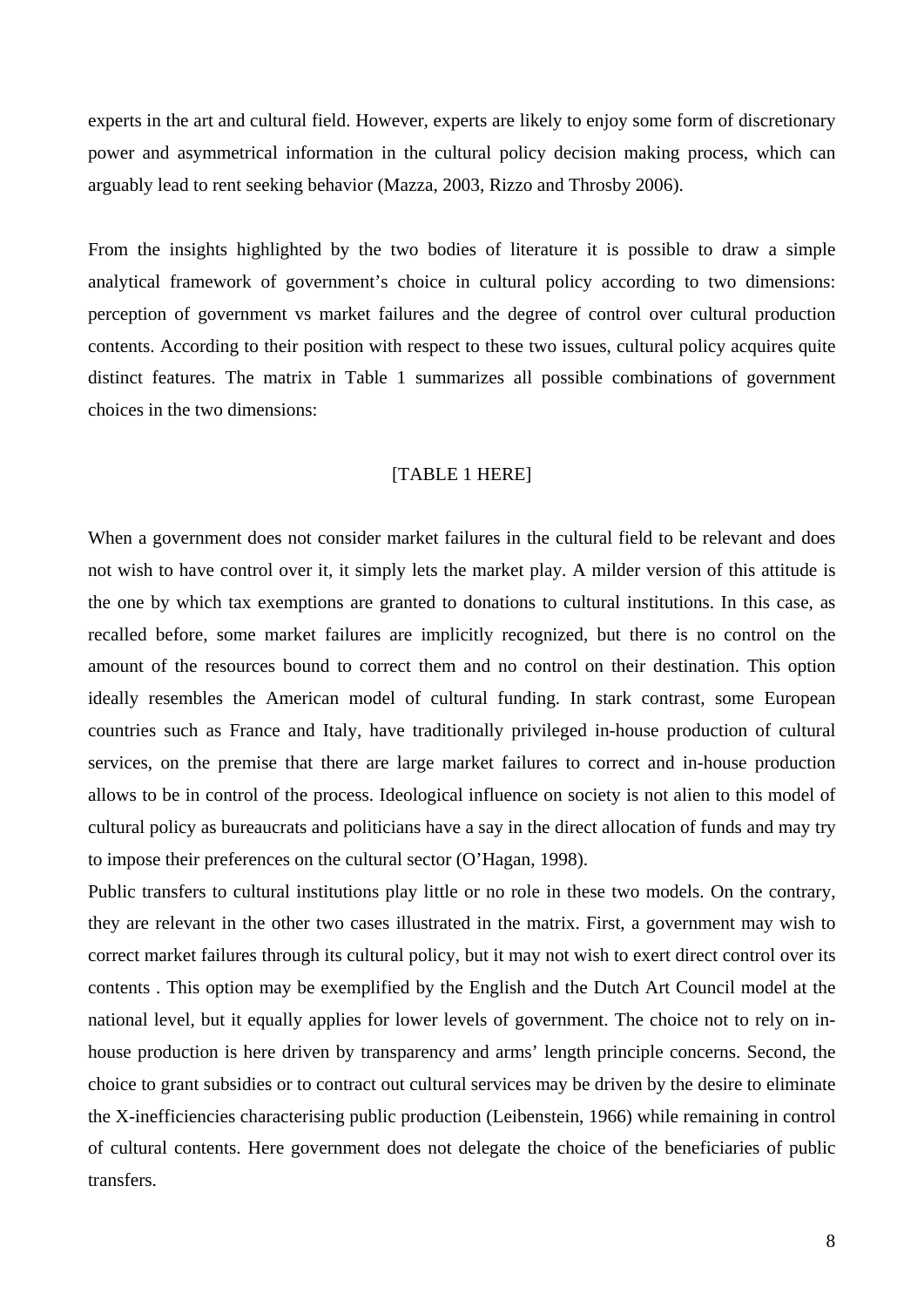As a result, the top-left and bottom-right models of cultural policy are both mainly based on transfers of public resources to private cultural institutions. Mixed models are also present: in particular, cases in which in-house provision and transfers co-exist are frequent. Our contribution deals with these cases and focuses on the drivers of the decision to move away from direct provision.

#### **4. Data and Variables**

In order to investigate the determinants of a government's choice to either provide cultural services through public transfers or produce them in-house, we consider the cultural policies of 106 Italian cities which are provincial administrative centres<sup>6</sup> in the 1998-2008 period.<sup>7</sup>

There are three main reasons why we focus on this subset of Italian municipalities. First, these cities are the most populated towns in their respective geographical areas, so they represent Italy's "urban contexts".<sup>8</sup> Second, in the majority of cases, these cities are historic centres with a rich cultural life<sup>9</sup> and, arguably, with the most relevant cultural policies at the local level. Third, these municipalities are those where election candidates for a mayor position in an administrative centre are almost always members of national parties, thus making political competition and local government orientation clearer than in smaller urban centres. Allowing smaller municipalities to be part of the sample would blur the effect of political variables.

In general terms, our empirical specification tests the following relationships:

#### $y = f(FISC.ECON.POL)$

 $\overline{a}$ 

Where *y* is a proxy for municipal outsourcing in the cultural field while *FISC, ECON* and *POL* represent three groups of main explanatory variables, expressing respectively fiscal, economic, and political factors. Table A1 in the appendix presents the summary statistics for these variables.

<sup>&</sup>lt;sup>6</sup> Their number has been slightly varying in the course of time with the institution of new provinces. We have considered the cities which were provincial administrative centres in 1998. Notice that there is a couple of cases where two distinct cities jointly share the provincial administrative centre status (Massa-Carrara, and Pesaro-Urbino). In these cases we have included both cities in our sample. This is why our sample consists in 106 cities, while the Italian provinces in 1998 were only 104.

<sup>7</sup> Data on cultural spending of Italian municipalities are available from the Italian Home Office since 1998. 1999 is the time the Domestic Stability Pact came into force. This Pact mirrors the European Stability and Growth Pact and imposes the monitoring of local accounts by central government. In the official "*Certificati consuntivi*" (final budget balances) we consider the headings "*impegni*", as these certify expenses that have actually been decided in the year of interest.

<sup>&</sup>lt;sup>8</sup> This probably also means more reliable data, because the smaller the towns, the lower the quality of local governments' budget reports. The cities we consider are quite different in size (they have a population between about 20,000 and 2.5 millions), allowing to capture size effects if present.<br><sup>9</sup> Today's administrative centres often identify with the capitals of the small states Italy was divided into before it

became a unified country in 1861. This is the main reason why they are so rich in cultural heritage.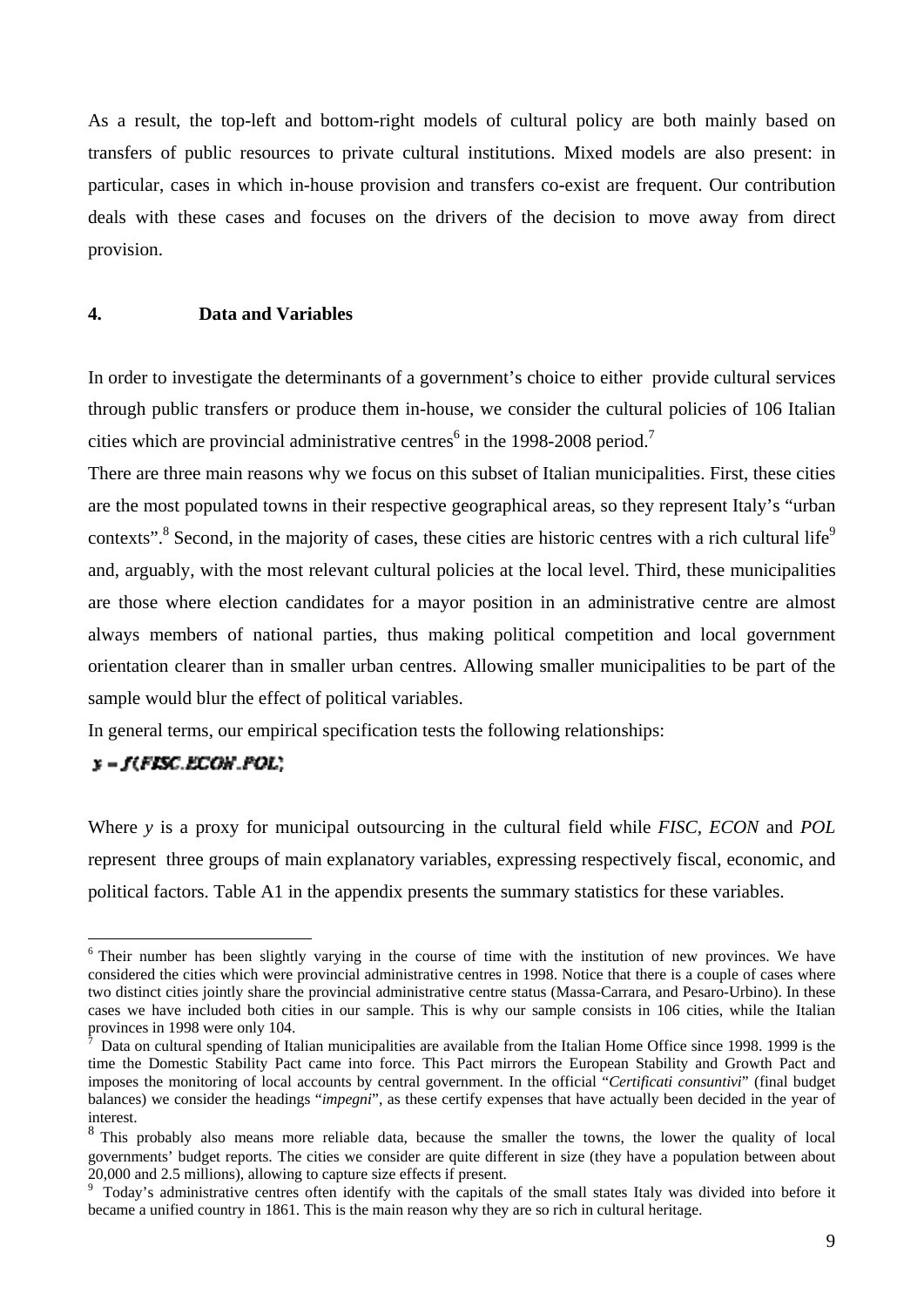We choose as dependent variable the ratio between current cultural transfers and current cultural expenditures (*CULTRANSFRATIO*).<sup>10</sup> We argue that the larger the share of municipal transfers in total current cultural spending, the higher is the level of outsourcing in cultural services. Empirical works on local services privatization usually adopt categorical dependent variables to measure the extent of local services outsourcing. The use of municipal transfers arguably represents a novel methodological approach. Considering their weight in overall cultural expenditure allows us to better assess the real economic extent of the scope of government, at least in a sector such as culture where governments' direct support to the market is only on the supply side and contracting out is generally not by concessions. Moreover, as the value of the ratio varies over time within the same city, using this dependent variable allows us to consider the question of the determinants of outsourcing in a dynamic empirical setting.

As for the drivers of outsourcing, fiscal variables capture how central government restrictions on local finance influence the mode of provision of local services. There are two types of variables in this case. First, the effect of different fiscal rules on groups of municipalities can be tested through dummies capturing institutional heterogeneity.<sup>11</sup> Second, measures related to the "fiscal stance" of local governments may capture fiscal stress, i.e. whether or not the fiscal rule in force is (almost) binding in a given municipality.In Italy, all municipalities over 5.000 inhabitants are subject to the same fiscal rule, the so-called Domestic Stability Pact, which came into force in 1999 and sets ceilings on expenditures and deficits of sub-national governments (Ambrosiano and Bordignon, 2009). As the Domestic Stability Pact restrictions apply to all the cities we consider, we cannot use this information do detect variability in fiscal conditions across municipalities.<sup>12</sup> We consider instead two different variables of the second type. The first is total current expenditures per capita *(TOTEXP).* We use it as a proxy for fiscal stress, as high expenditures are likely to cause a municipality to violate the restrictions imposed by the Domestic Stability Pact, and may therefore induce a mayor to impose a cut in the near future.

The second is the value of in-house produced cultural services *(INHOUSE)*, obtained as the difference between per capita cultural current spending and cultural transfers. In fact, a Granger test shows that the value of cultural services produced directly by public employees causes cultural transfers, but not vice versa.<sup>13</sup>

<sup>&</sup>lt;sup>10</sup> We also consider real per capita municipal cultural transfers (*CULTRANSF*) This allows us to better understand and interpret how changes explained by covariates in the absolute value of cultural transfers determine their relative size in municipal overall cultural spending.<br><sup>11</sup> These dummies are frequently adopted in contributions on US states' and cities' outsourcing policies.

<sup>&</sup>lt;sup>12</sup> In theory, some of the time variability may be due to the repeated reforms the Domestic Stability Pact was subject to in the time span we consider. We argue however that this is unlikely, which has to do with the absence of a rigid enforcement mechanism for the budget rule, except for its informational requirements 13 Considering two lags, the p-values are 0.03 and 0.92 respectively.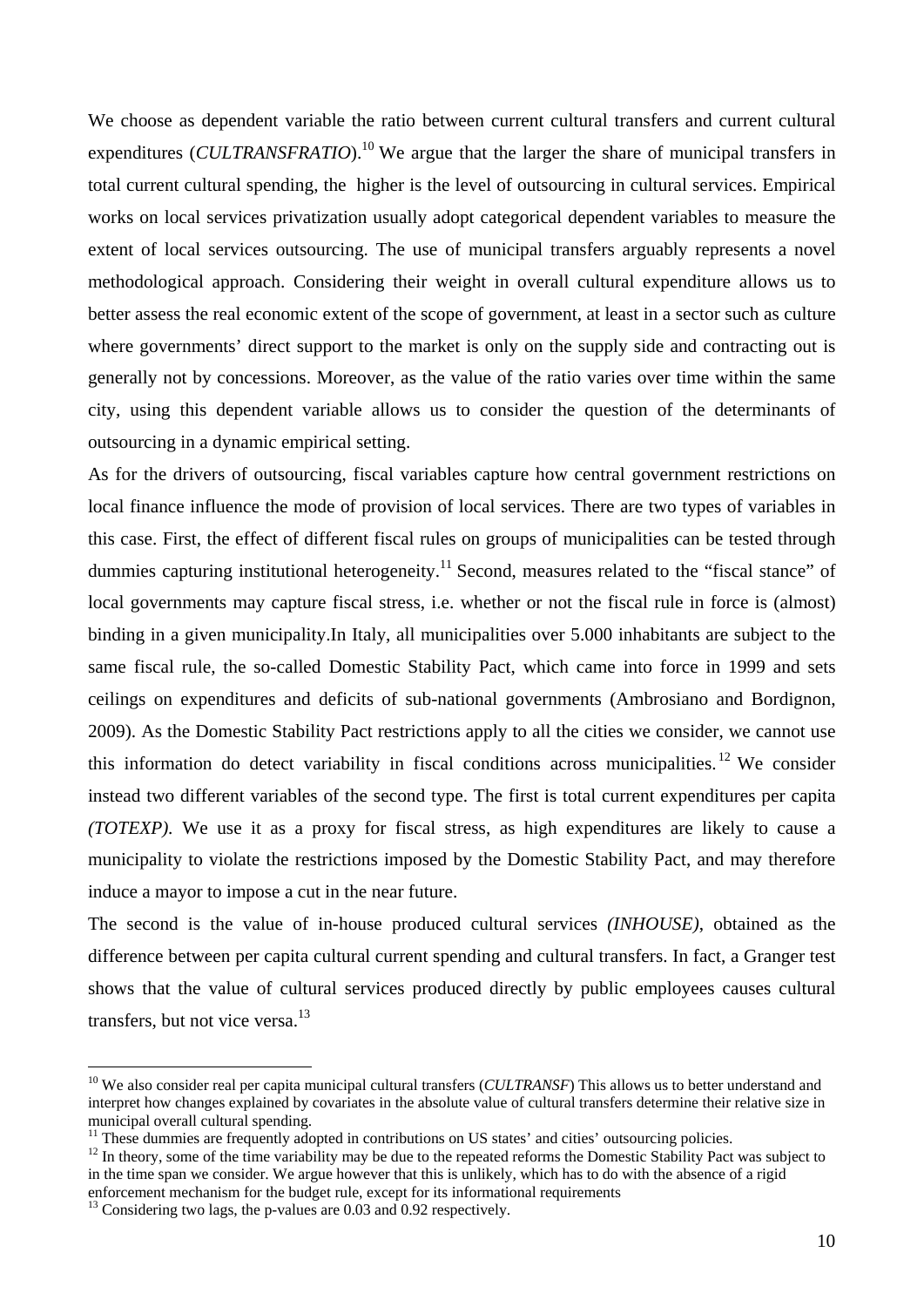Economic variables address issues linked to economic efficiency arguments. First, we control for the possibly divergent dynamics of public servants' productivity with respect to private employees, along the lines of Baumol's cost-disease argument (Baumol and Bowen 1966). Using OECD data at the national level, we construct the variable (*CPGW/CPI*) as government-consumption price deflator over GDP deflator. When wage costs in the public sector increase more than market prices, we expect a positive relation between the index and the proportion of outsourced cultural services. Second, in order to control for city-specific factors, we use population size *(POPULATION),* per

capita income level (*INCOME)* and a measure of asset specificity in municipal cultural activities (*CULTASSET*) as possible drivers of municipal governments' outsourcing behaviour. While in many works focusing on local public utilities city size captures the effect of scale economies in service delivery, in the cultural sector population is more likely to express the possibility to take advantage of competition from a larger number of service providers. As cultural industries and arts organizations tend to localize in larger and metropolitan urban areas, we expect that this covariate is positively related to the dependent variable.

In turn, per capita income level of a city is generally considered in the literature on local services privatization (Hirsch, 1995; Greene, 1996) as a proxy of public preferences for private service delivery.

In order to control for asset specificity in public cultural facilities we use the share of municipal current spending on 'Libraries, Museums and Galleries' over total cultural expenditures (*CULTASSET*). As compared to theatres, performing arts and the organizations of cultural events, libraries and museums often represent the facilities that provide cultural services with the highest level of asset specificity, as the expenditures devoted for the conservation and maintenance of the book and artworks collections often represent sunk costs and are hardly re-deployable in the short term. Since there are no complete data on cultural facilities at the municipal level, we use a local government's financial involvement in these cultural activities as a proxy for their relative importance. We therefore expect that cities with a higher share of cultural spending dedicated to museums and libraries with respect to theatres and festivals are likely to be less outsourcing-prone.

Finally, political variables account for the possible influence of the distortions induced by politics on the behaviour of policy-makers and for the strength of pressure groups.

The variable *LEFTRIGHT* is a categorical variable capturing the left-wing orientation of the ruling government, and is a standard control in the empirical literature on outsourcing, while *ELECTION YEAR* and *TERMLIMIT* are dummies taking value 1 if the year is an election year or is in a mayor's second (and therefore last) term of office respectively. The variable *ELECTION YEAR* is used to capture politicians' manipulations of governmental outputs so as to favour their chances of re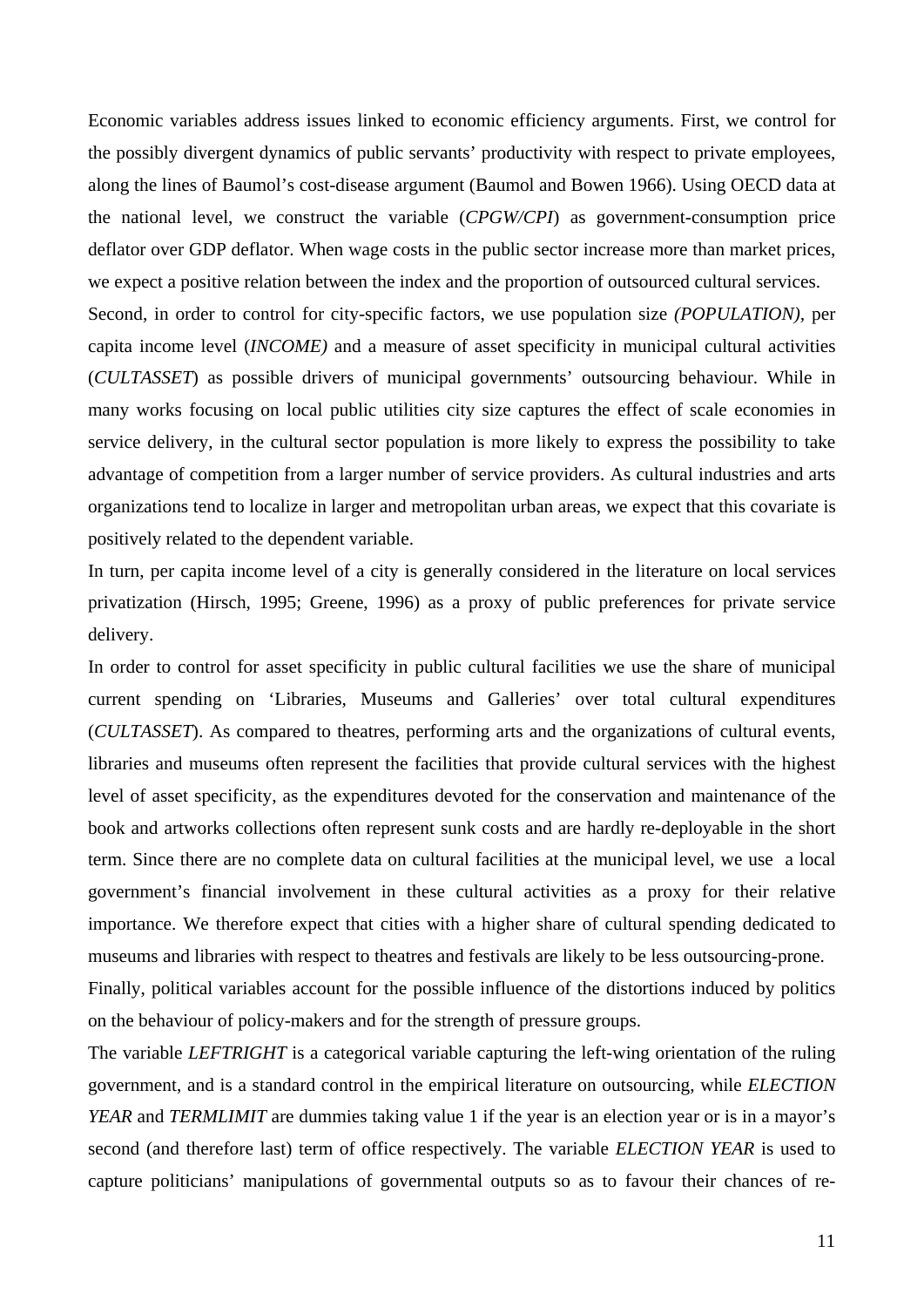election, and we use it in this context because Dalle Nogare and Galizzi (2011) find it a significant driver of the level of Italian cities' cultural spending. As for *TERMLIMIT*, some political economy studies point out that because elections have no disciplinary role for a 'lame duck', the latter is more prone to deviate from the median voter's preferences (Besley and Case 2003 Smart and Sturm 2006). Anedoctal evidence shows that Italian mayors are sometimes tempted, after their last mandate, to consider job offers from non-profit organisations, so it may well be that in order to induce them, they grant these institutions more money before the end of their political career.

Finally, to control for additional factors specific to the cultural and leisure sector, we consider both a measure of the role of a city as a touristic destination (*TOURISM)* and local cultural private spending (*PRIVCULTEXP*). The former is the number of tourist accommodation establishments normalised by population. As the tourist sector benefits from a city's provision of cultural activities this variable is used to test whether the local tourist sector exerts pressure on the municipal government in favour or against outsourcing..

As for local cultural private spending, potentially it may condition a mayor's outsourcing strategy in two ways: on one hand, it may induce her to squeeze non-contractual outsourcing, as cultural institutions may have alternative (private) patrons; on the other hand, the very presence of a rich private patron may make the birth of a hybrid, public-private cultural institution more likely. Unfortunately, there are no aggregate data at the local level concerning cultural and artistic activities sponsored by private firms. Following Dalle Nogare and Galizzi (2011), we therefore consider only cultural spending of non-profit organisations and more precisely those of the socalled banking foundations. These non-profit organizations are by far the richest and most active private subjects in financing projects in the areas of arts and culture. There are 88 banking foundations in total (17 of them spend 80% of aggregate expenditures), and they are mainly concentrated in the northern and central parts of the country (Di Lascio and Segre 2007). As the institutional mandate of bank foundations allows them to fund projects and initiatives only in the area they are located, we use per capita expenditure by banking foundations as a reliable proxy of private cultural spending at the local level.<sup>14</sup>

<sup>&</sup>lt;sup>14</sup> Banking foundations are organised in an association, ACRI, from which we got the spending data for each of them. Some banking foundations are present in more than one city. Dalle Nogare and Galizzi (2011) dealt with these cases and imputed a portion of their overall cultural spending to every city they operate in. We use their series and integrated them for the 2006-08 years following the same methodology. The only exceptions are the series for the cities Fondazione CARIPLO operates in, which we re-calculated completely, following the discovery of a mistake in the previous imputations.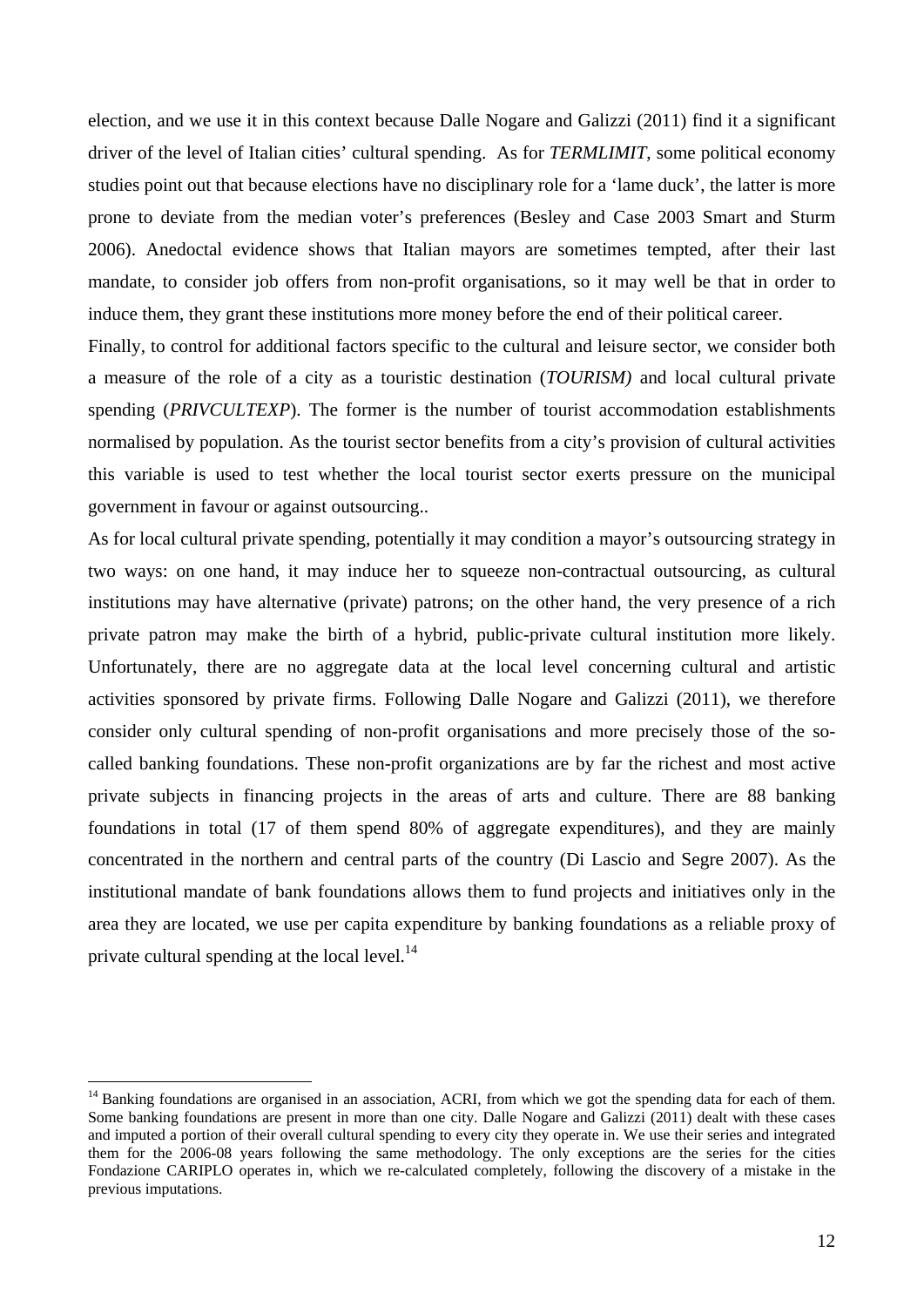#### **5. Estimation Strategy**

Our dataset consists of a panel, and the model we estimate is the following:

$$
S_n = \rho S_n + \mathcal{L}_n \beta + \alpha_1 + \epsilon_n
$$

where  $y_{it}$  is current cultural transfers over current cultural expenditure of city i in year t,  $x_{it}$  is the vector of the corresponding values for the explanatory variables,  $\alpha$  captures the source of unobserved heterogeneity across cities and  $\varepsilon$ <sub>*i*</sub> is a idiosyncratic disturbance term.

One of the major shortcomings of most empirical contributions on outsourcing of local public services is the use of cross-section data with lack of consideration of the dynamics (Bel and Fageda, 2007). The choice of a dynamic specification is justified by the following arguments:

- a) contractual outsourcing generally lasts more than one year (multi-year contracts)
- b) more generally, decisions concerning fiscal policy often persist over time (status quo bias due to the nature of the decision-making process underlying it in a democracy).

A statistical inspection of both nominator and denominator of our dependent variable confirm that they are AR(1),<sup>15</sup> so persistence is an issue we cannot disregard. Lack of consideration of  $y_{i-1}$ would generate inconsistent estimates. In other words, we take advantage of the panel nature of our dataset to control for the (possibly large) effect of last year's proportion of outsourced cultural services on this year's value of the same ratio.

Given our choice of a dynamic model, we rely on the use of Generalized Method of Moments estimation techniques. As a matter of fact, given the fact that our panel is (slightly) unbalanced and the relative size of N and T, Monte Carlo tests show that Arellano Bond (1991) estimates outperforms all other estimators (Judson and Owen, 1999).

However, Arellano Bond (1991) estimates have often been found to be characterized by a weak instruments problem. Moreover, as they rely on transformation of the original model into its differenced version, they do not allow to estimate time invariant explanatory variables, and some of the extra variables we intend to use for the robustness checks are time invariant.

As a consequence, we adopt Arellano and Bover (1995) – Blunder and Bond (1998) system GMM as our preferred estimation strategy. To increase efficiency, Blundell and Bond develop an approach outlined in Arellano and Bover: they difference the instruments to make them exogenous to the

<sup>&</sup>lt;sup>15</sup> Fisher tests detect no unit root instead.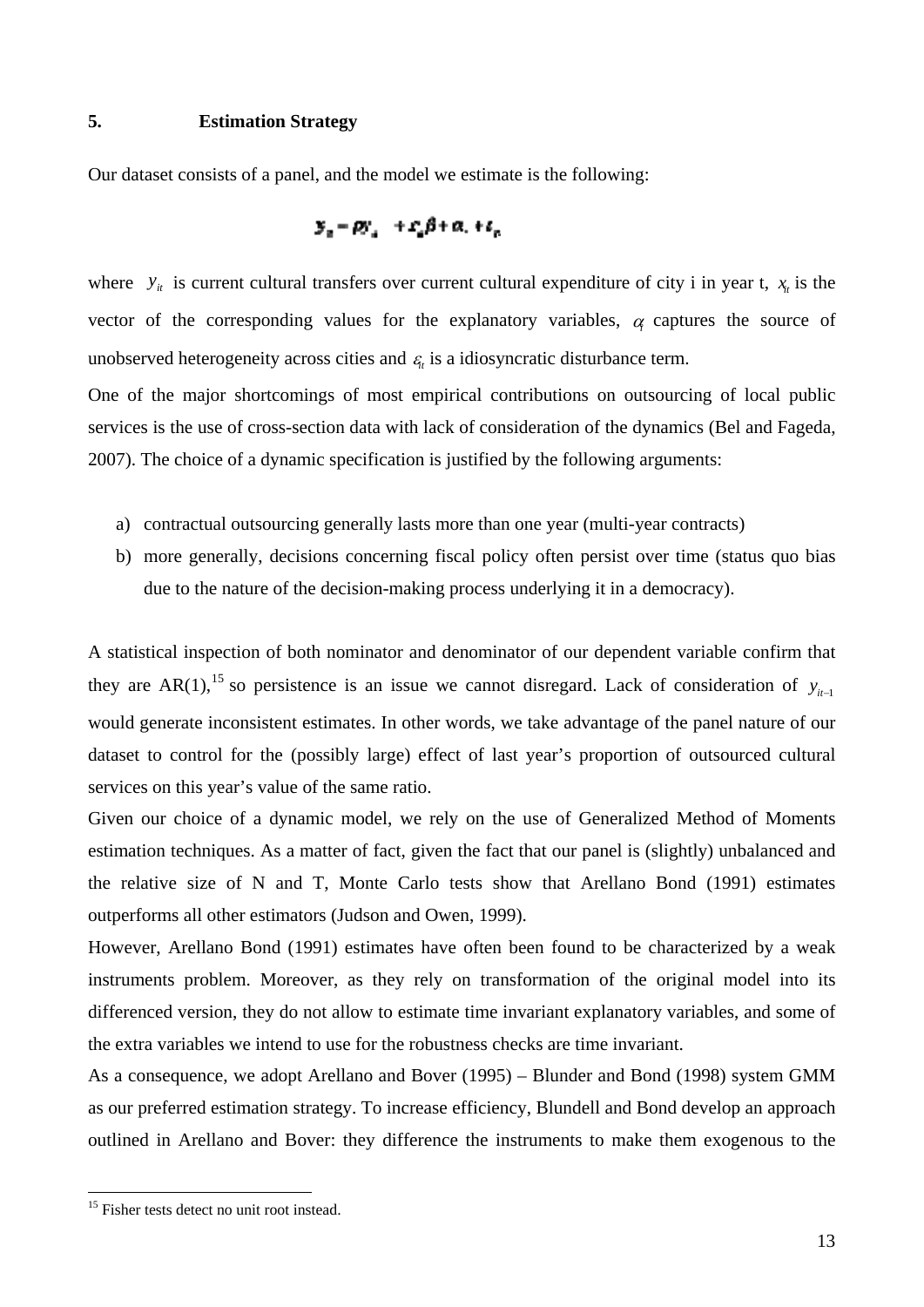fixed effects instead of transforming the regressors to expunge them. This is valid assuming that changes in the instrumenting variables are uncorrelated with the fixed effects.<sup>16</sup>

Unlike AB (1991) estimates, system GMM allows consideration of time invariant explanatory variables.

#### **6. Results**

 $\overline{a}$ 

The main findings of our analysis on Italian cities' outsourcing strategies in the cultural field are summarised in Table 2.

#### [Table 2 here]

The dependent variable is the ratio between cultural transfers and total cultural expenditures (*CULTRANSFRATIO*). All covariates are in logs (except the political dummies and the variables expressing a ratio), and for all of them (except the political ones) we initially consider both their current value and lag one. $17$ 

The results obtained by the use of our preferred estimation strategy, namely system GMM, are in column 4. For comparative purposes, in columns 1-3 we show fixed effects, fixed effects with correction for first-order autoregression and Arellano-Bond GMM estimates respectively, all of them with robust standard errors.<sup>18</sup> Column 5 presents system GMM estimates with a correction for potential endogeneity of the *INHOUSEXP* variable. Then a general to specific selection is made, from which a reduced model emerges (column 6). In GMM estimates serial correlation in the firstdifferenced errors at an order higher than 1 implies that the moment conditions used to derive them are not valid; all of our GMM estimates show no evidence of serial correlation in the firstdifferenced errors at order 2.<sup>19</sup>

In all dynamic panel estimates of Table 2 the dependent variable lagged one is the most important driver of time t municipal governments' outsourcing strategies in the cultural field. System GMM estimates reveal the substantial sluggishness of political conduct in this governmental domain of

<sup>&</sup>lt;sup>16</sup> In order to apply system GMM,  $\rho$  must be less than 1, which in our case all the autocorrelation tests confirm, and cities in which outsourcing grows more rapidly are not systematically closer or farther from their steady states than slower-growing ones. We have no reason to believe this is not the case.

 $17$  We considered introducing time dummies, but an F test always revealed their coefficients were not significantly different from 0.

<sup>&</sup>lt;sup>18</sup> We use a static model when considering FE estimates. A Hausman test reveals FE estimates must be preferred to random effects estimates. A modified Wald test and a Wooldridge test reveal FE estimates are affected by both heteroskedasticity and serial correlation of the residuals. A modified Bhargava et al. Durbin-Watson test on the xtregar estimates, confronted with the critical values in Bhargava, Franzini, Narendranathan (1982), highlight that here, too, we must reject the null hypothesis of 0 autocorrelation.

<sup>&</sup>lt;sup>19</sup> Sargan tests are not applicable because of the use of robust standard errors.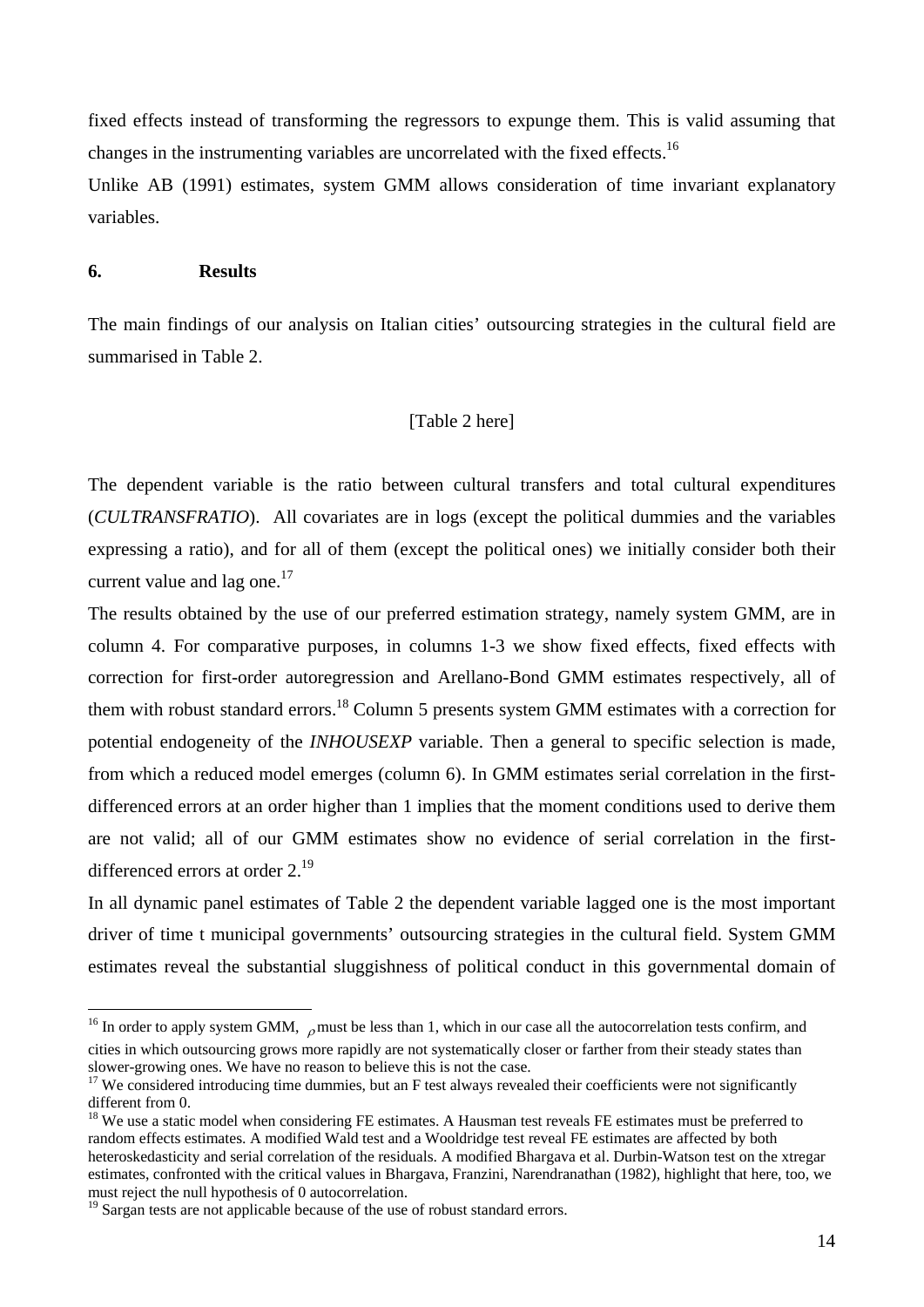action.20 As for the other regressors, most of the significant ones are so in all columns, and their sign and size is quite similar. We interpret this coherence as a sign of robustness.

The determinants of Italian cities' outsourcing policy in the cultural field are found to be quite few in the period of interest. In fact, the estimated coefficients of some potential drivers are never significant. We will consider these first, and then illustrate the significant ones.

That total current spending is not significant may be surprising. However, this evidence is in accordance with what the literature on outsourcing generally finds when models have just one governmental function as dependent variable, especially if it is not a major one (Bel and Fageda, 2007, 2009).<sup>21</sup> The relative price dynamics variable *CPGW/CPI* is never significant, either. This may be the effect of considering a *national* proxy for the gap in public and private productivity; unfortunately, there is no local indicator we can use. Ideology does not seem to play a role, either, and that is again in accordance with most empirical works on outsourcing and privatisations at the local levels of government published so far.

The three variables that emerge as significant drivers of Italian cities' outsourcing policies in the cultural domain are:

- the dynamics of the value of in-house cultural production
- the degree of asset specificity, as expressed by the relative size of the expenditures for museums and libraries with respect to those for theatres and festivals
- the timing of elections.

 $\overline{a}$ 

Interestingly, these variables are significant regressors also in models with the *level* of cultural transfers as dependent variable (Table 3), revealing that the dynamics of the denominator of *CULTRANSFRATIO* do not play a relevant role: our results are driven by the growth of the nominator, which Figure 3 already anticipated.

The fiscal variable *INHOUSEXP* is a significant regressor both at time *t* and at time *t-1*. By interpreting this evidence together with Figure 1 and a Granger test revealing that *INHOUSEXP* causes *CULTRANSFRATIO* but not vice versa, we conclude that transfers are used as a buffer to keep the value of in-house produced cultural services at a desired level: in case of a rise, some services are outsourced, possibly in the hope to reduce costs. It is as if cultural departments were given each year a budget, which is then divided into direct spending and transfers, and this choice depended on last year's choice, with more outsourcing being the chosen option today if last year's value of in-house cultural spending was high. This is compatible with the idea that the head of the

 $20$  The coefficient of lagged CULTRANSFRATIO is bigger in columns 4-6; this is consistent with the observation of a downward bias in the AB GMM estimator when the true value of the lagged dependent variable is high (Blundell and Bond, 1998).

 $21$  It is also compatible with the argument that the Domestic Stability Pact, lacking a rigid enforcement mechanism, has often been disregarded by municipal governments (Balassone and Zotteri, 2001)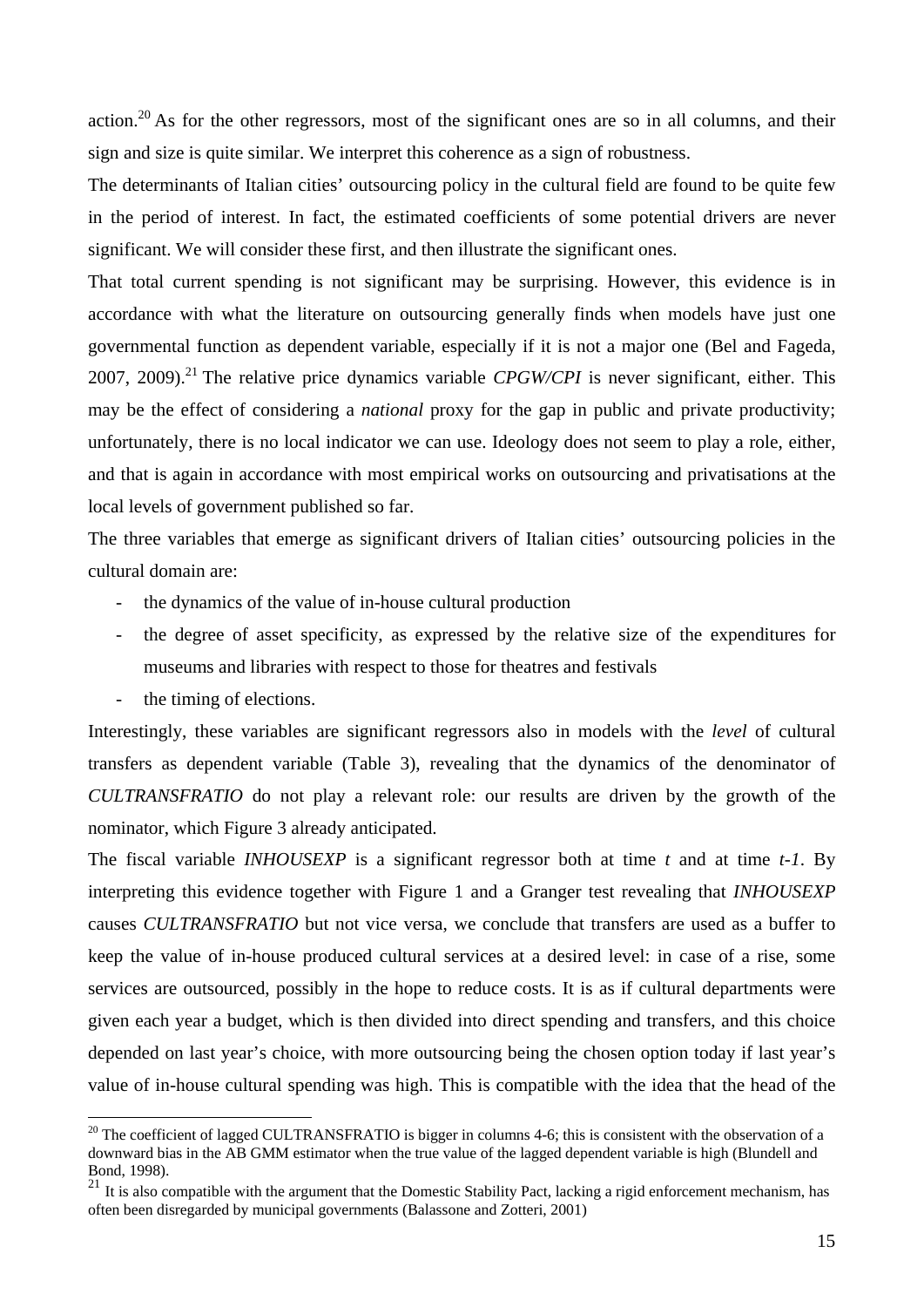cultural department is conscious the mayor follows a top-down budget procedure, and outsources cultural services whenever producing in-house becomes more costly. In some sense, this interpretation hints at the idea that, though indirectly, fiscal stress does play a role in a local government's outsourcing policy.

*CULTASSET* is always significant and with positive sign. This again is in line with our expectations: contractual outsourcing is less dangerous, in terms of risks associated with the management of the cultural stock involved, in the field of the performing arts. Therefore, a higher expenditure for museums and libraries, proxying for the presence of a larger numbers of such institutions owned by a municipal government, impacts the relative value of a city's outsourced public cultural activities negatively.

The significance of the *ELECTION YEAR* variable and its negative sign may seem surprising, but in fact, this is coherent with what Dalle Nogare and Galizzi (2011) conclude when considering the determinants of Italian cities' *levels* of cultural spending. They claim that there is a peculiar electoral cycle in Italy at the municipal level of government, by which, in an election year, resources are re-directed by mayors to governmental functions which voters most care for, and culture is not one of them. Our analysis enriches those findings by revealing how spending cuts are made: the easiest way is to curb subsidies to cultural institutions, and this is in fact what the negative sign of the *ELECTION YEAR* variable in our analysis shows.<sup>22</sup>

Some other potential drivers are either significant or not, depending on the model and/or estimation strategy adopted; more investigation is needed (perhaps with the use of more refined data) to assess their real role. Therefore, we limit ourselves here to consider whether when they appear to be significant, their sign is consistent with our expectations.

Our term limit hypothesis, by which a mayor in his last term would be more generous to non-profit cultural organizations, is sometimes rejected by the data, but not always when using GMM. When it is found to be significant, it always has a negative sign, which is in contrast with our prediction of term-limited mayors being more outsourcing-prone.

Population and income are significant only when the possible endogeneity of *INHOUSEXP* is corrected for in a system GMM framework, and not always so. When significant, *INCOME* has the expected positive sign while *POPULATION* has a positive sign at time t and a negative one at t-1.

As models presented in Table 2 do not include private cultural expenditure and tourism as possible drivers, Table 4 reports the estimates of models including them. Notice that in specifications including private cultural spending, the sample is smaller.

 $22$  Cultural transfers are the effect of both contractual and non-contractual outsourcing strategies. The negative sign of the ELECTYEAR variable hints at the prevalence of the latter. In fact, if contractual outsourcing were more important it would not be possible to cut down resources earmarked to it before an election.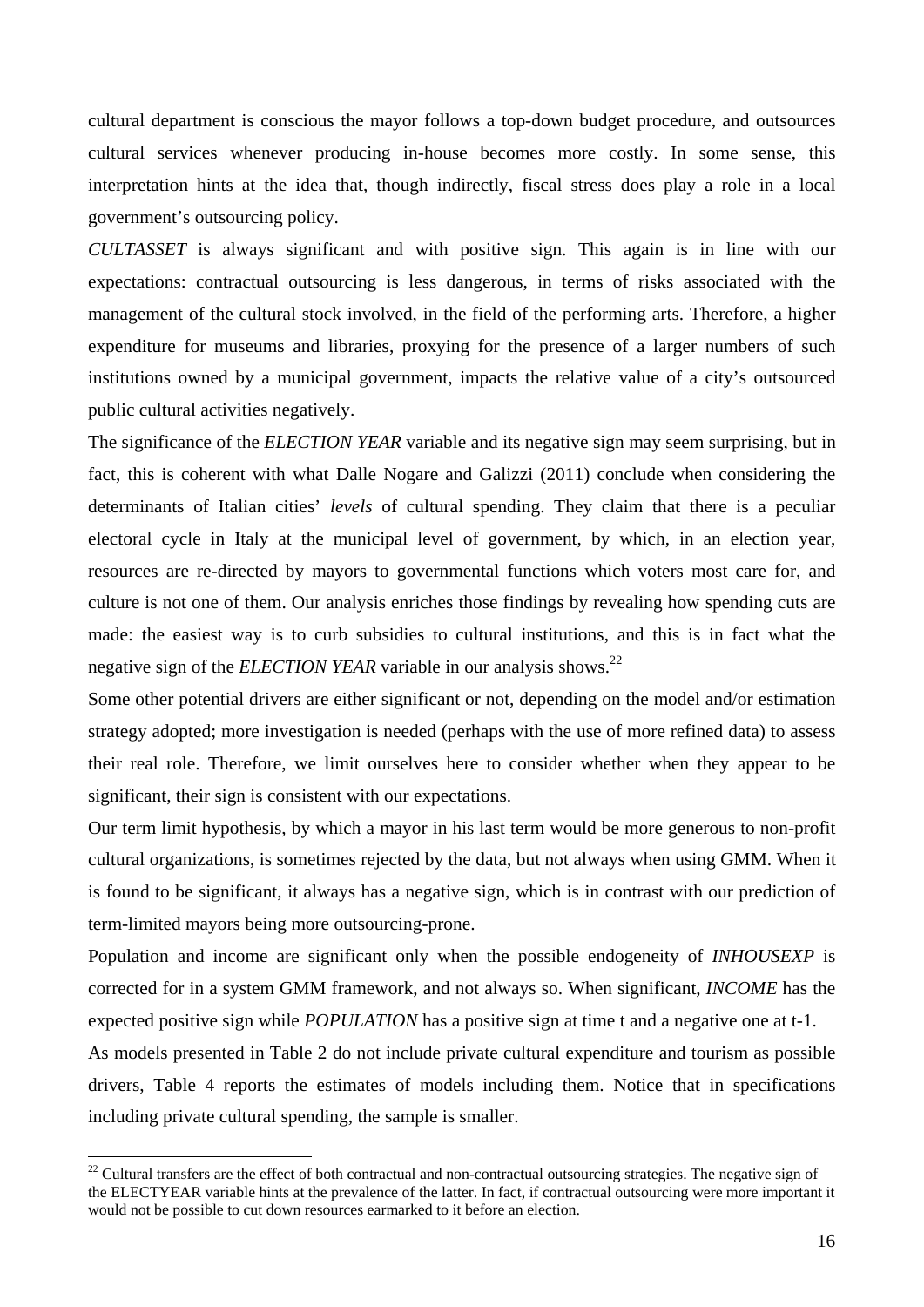Columns 13-16 show that there is no evidence of a significant influence of private cultural spending on cities' outsourcing decisions regarding cultural policies, while not so much changes as to the significance of the other regressors.<sup>23</sup> The irrelevance of the presence of other institutions financing cultural activities possibly means that there are two offsetting phenomena at work here, namely:

- a) presence of private patrons reducing public non-contractual outsourcing (substitution effect)
- b) contractual outsourcing rising because banking foundations create non-profit organizations becoming potential suppliers in procurement contracts.

As for the effects of tourism, it is surprising to find that these, too, are irrelevant (columns  $17{\text -}20$ ).<sup>24</sup> The explanation of this counterintuitive evidence has probably to do with the proxy we use. The number of hotels is maybe not so correlated with the number of non-resident consumers of cultural services, both because these are often excursionists and because cultural tourism is not the only type of tourism present in Italian cities. $25$ 

#### **7. Robustness check**

In order to account for possible non-linear effect of size, we have added the square of (the log of) population. It is never significant, and the only effect it has on the analysis was to make population or income only marginally significant. We have also considered a sub-sample not including the cities recently classified by the Italian law as metropolitan areas, but this does not change our main results.26

We have introduced a dummy variable capturing the Northcentre-South divide: it is not significant and does not change the sign and significance of the other regressors. The same happens when we try with a dummy equal to 1 when a city belongs to an Autonomous Region, in which the distribution of governmental functions among the different levels of government differ from the rest of the country.27

Finally, as an alternative measure of asset specificity we have used the number of municipally owned museums per 10.000 inhabitants. This measure has some clear shortcomings, as it does not capture the presence of public libraries, the other relevant set of cultural facilities generally owned

 $^{23}$  Only income becomes more significant, indicating that the richer the city, the higher the level of outsourcing in the cultural field.

<sup>&</sup>lt;sup>24</sup> Working on a similar database, Dalle Nogare and Galizzi (2011) show that tourism is not a significant driver of a city's *level* of current cultural spending, either.

<sup>&</sup>lt;sup>25</sup> It is puzzling to notice that controlling for TOURISM the POPULATION variable does not turn more significant than in the models in Table 2.

<sup>&</sup>lt;sup>26</sup> The subsample excludes Rome, Milan, Naples, Genoa, Turin, Bologna, Florence, Venice and Bari. Similar results are obtained when excluding only Rome and Genoa, which are the two cities of which we know that their cultural activities are delegated to a company entirely owned by the municipal government (cases in which transfers are not a good proxy for outsourcing).

<sup>&</sup>lt;sup>27</sup> Each Autonomous Region has a specific status in this respect.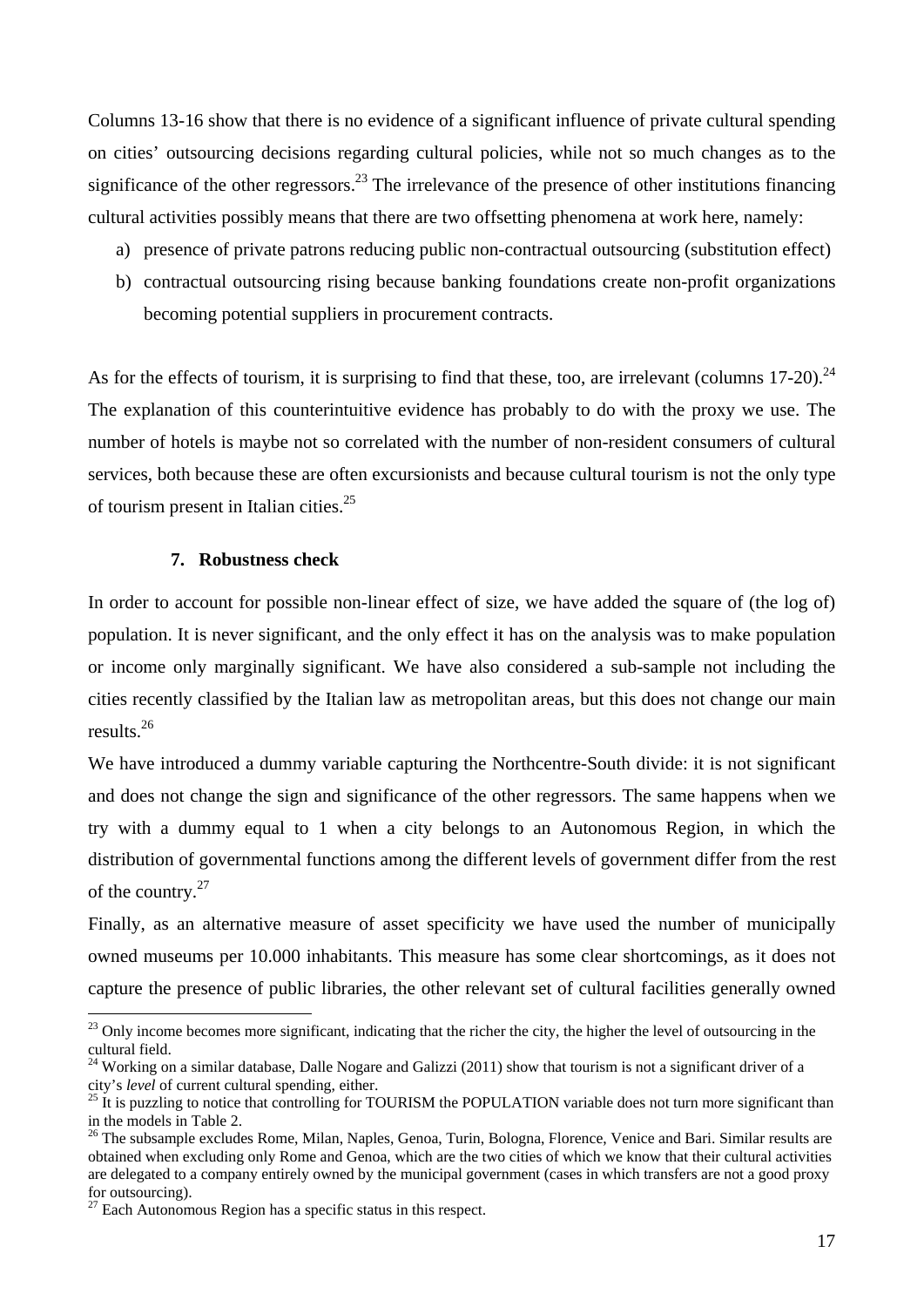by municipalities. Furthermore, the information is available only for 2006 and therefore the variable is fixed over time. This alternative regressor is never significant.

#### **8. Conclusions**

Outsourcing and contracting out of local public services has been a growing trend for government policies in the last decades. Several theoretical and empirical works have analyzed the distinct determinants and conditions affecting local governments' choice for outsourcing, including fiscal, economic and political factors.

In this article we propose a first analysis of the determinants of a government's choice between outsourcing and in-house production in the field of cultural services. First we develop a general analytical framework to take into account both contractual and non contractual outsourcing within a government cultural policy. Second, using data on 106 Italian cities over the 1998-2008 period, we produce estimates of the impact of several standard and sector-specific potential drivers. Our results are in line with the literature on outsourcing in general or in other public functions: outsourcing of cultural services is negatively affected by cultural assets specificity and is more likely to occur in cities subject to fiscal stress. Furthermore, in line with the findings of Dalle Nogare and Galizzi (2011), we find evidence of a peculiar electoral cycle by which incumbent mayors spend less on cultural transfers around an election year.

Finally, the relevance of our contribution is also methodological and goes beyond the restricted field of cultural policy. Arguably, the use transfers as a proxy for the value of a government's outsourced services allows to quantify them in a number governmental functions so far not considered by the literature on outsourcing.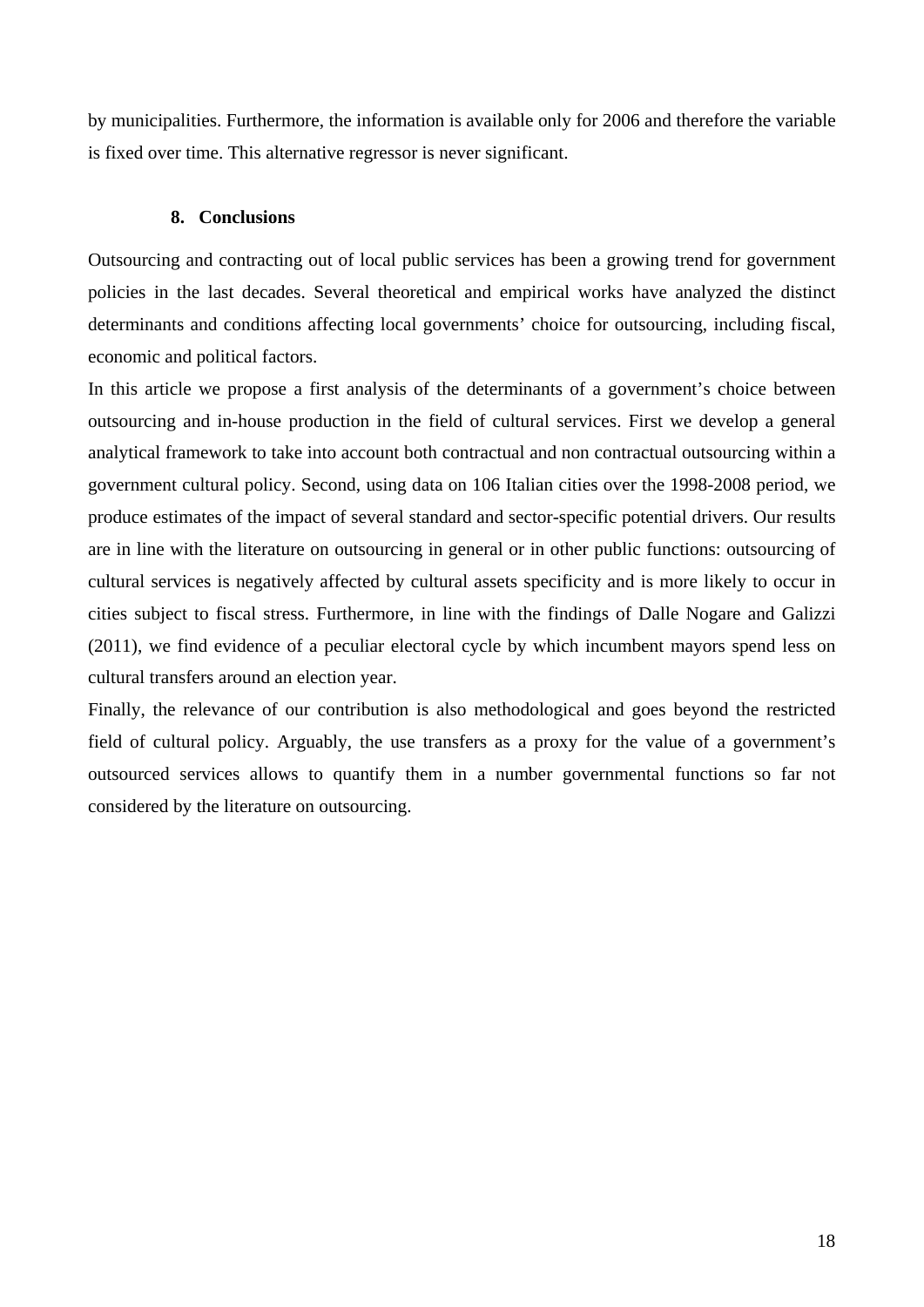#### **References**

Alesina A., 1987, Macroeconomic policy in a two-party system as a repeated game. *Quarterly Journal of Economics*, 102: 651-78

Ambrosanio, F. and Bordignon, M. (2009), Internal Stability Pacts: The European Experience, European Economic Governance Monitor, EEGM Papers, nr. 4.

Balassone F. and Zotteri S. (2001). "Il Patto di stabilità interno due anni dopo: norme più morbide, risultati più deludenti," Economia Pubblica, FrancoAngeli Editore, vol. 2001(6).

Bel G. & Fageda X. (2007): Why do local governments privatise public services? A survey of empirical studies, *Local Government Studies*, 33:4, 517-534

Baumol, W. J., & Bowen, W. G. (1966). *Performing arts: The economic dilemma*. New York: The Twentieth Century Fund.

Bel, G. & X. Fageda (2007), Why do local governments privatise public services? A survey of empirical studies, *Local Government Studies*, Vol. 33(4), 517-534

Bel, G. & X. Fageda (2009), Factors explaining local privatization: A meta-regression analysis, *Public Choice*, 139 (112), 105-119.

Bodo, C., & Spada, C. (Eds.). (2004). *Rapporto sull'economia della cultura in Italia 1990–2000*. Bologna: Il Mulino.

Bodo, C., & Bodo, S. (2012). Country profile - Italy. In Compendium of cultural policies and trends in Europe. Council of Europe, available at: www.culturalpolicies.net/web/profiles-download.php (Last access, September 2012).

Centro di Documentazione sulle Fondazioni (2007) VII Rapporto Annuale del Giornale dell'Arte.

Dalle Nogare, C. & Galizzi, M (2011) The political economy of cultural spending: evidence from Italian cities. Journal of Cultural Economics, 35, 203–231.

Dijkgraaf, E., Gradus, R.H.J.M. & Melenberg, B. (2003) Contracting out refuse collection, *Empirical Economics*, 28(3), pp.553–570.

Donahue, J. (1989) *The Privatization Decision. Public Ends, Private Means*. New York: Basic Books.

Frey B. (2003), "Public support", in R. Towse (Ed.), *A handbook of cultural economics*, Edward Elgar, Cheltenham, UK and Lyme, US, 389-398.

Getzner, M. (2002). Determinants of public cultural expenditures: An exploratory time series analysis for Austria. *Journal of Cultural Economics*, 26, 287–306.

Grampp W.D. (1989), "Rent-seeking in arts policy", *Public Choice*, 60, 113-121.

Greene, J. (1996) "Cities and privatization: Examining the effect of fiscal stress, location and wealth in medium-sized cities. *Policy Studies Journal* 24, pp.135-44

Hart, O., Shleifer, A. & Vishny, R. (1997) The proper scope of government: theory and an application to prisons, *Quarterly Journal of Economics*, 112(4), pp.1127–1161.

Hirsch, W. (1995) "Factors important in local governments' privatization decisions" *Urban Affairs Review* 31, pp. 226-43.

Judson, R.A., and A.L. Owen. (1999) Estimating dynamic panel models: A practical guide for macroeconomists. *Economics Letters* 65: 9-15.

Kodrzycki, Y. (1998) Fiscal pressures and the privatization of local services, *New England Economic Review* (January/February), pp.39–50.

Lewis, G. B., & Rushton, M. (2007). Understanding state spending on the arts: 1976–1999. *State and Local Government Review*, 39(2), 107–114.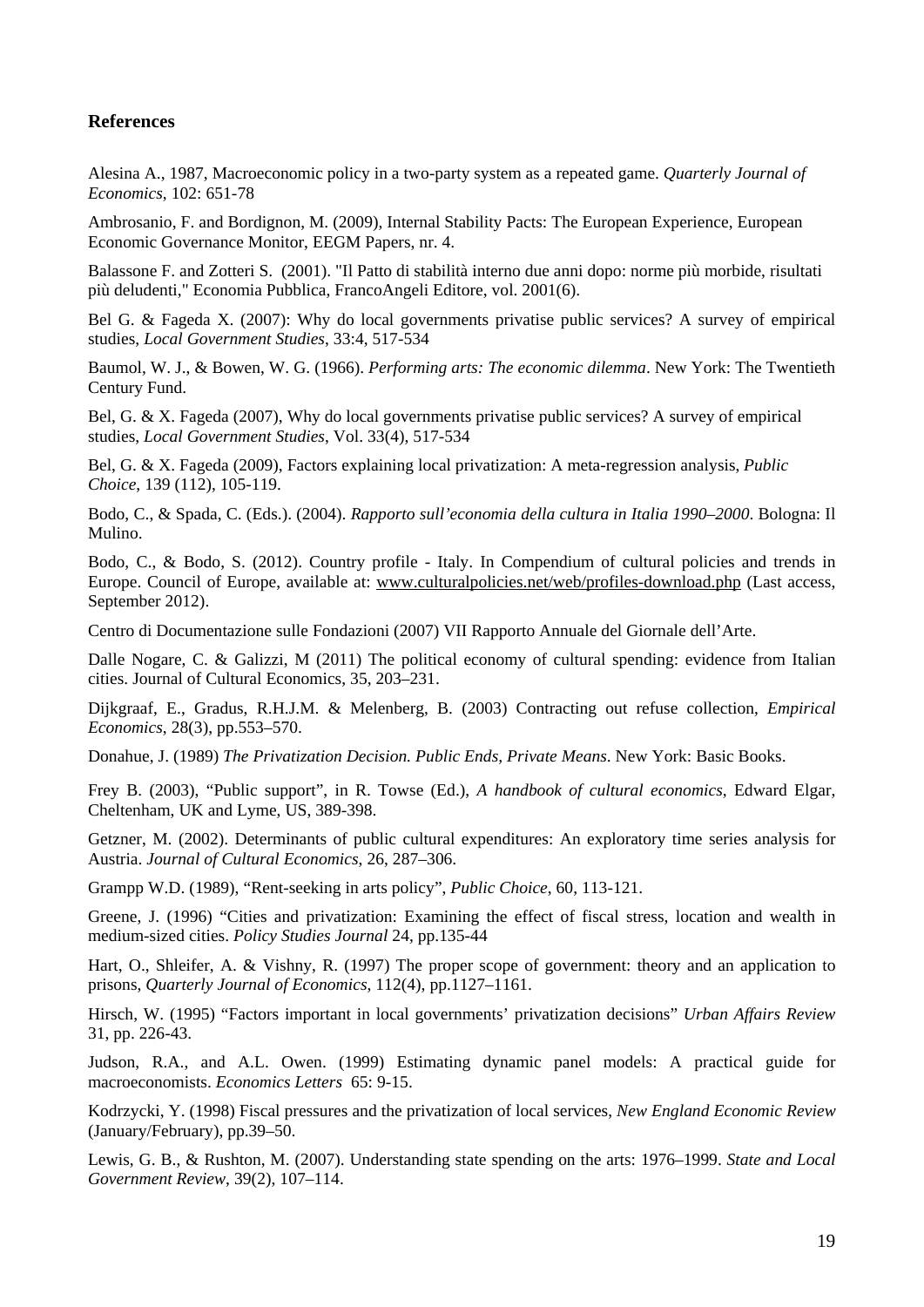López-de-Silanes, Florencio, Andrei Shleifer, and Robert Vishny. 1997. Privatization in the United States. *Rand Journal of Economics* 28 (3): 447-71.

Mazza, I. (2003). *Public choice*. In: Towse, R., (ed.), A handbook of cultural economics. Cheltenham: Edward Elgar, pp. 379–388.

Noonan, D. S. (2007). Fiscal pressures, institutional context, and constituents: A dynamic model of states' arts agency appropriations. *Journal of Cultural Economics*, 31, 293–310.

Nelson, M. A. (1997). Municipal government approaches to service delivery: an analysis from a transaction cost perspective. *Economic Inquiry*, *35*, 82–96.

O'Hagan, John W. (1998), *The State and the Arts: An Analysis of Key Economic Policy Issues in Europe and the United States*, Cheltenham, UK and Lyme, US: Edward Elgar.

Scarpa, C., Bianchi P., Bortolotti B. & Pellizzola, L. (2009) *Comuni S.p.A. Il capitalismo municipale in Italia*, Bologna: Il Mulino

Rizzo, I., & Throsby, D. (2006). *Cultural heritage: economic analysis and public policy*. In: Ginsburgh V., Throsby (Eds.), Handbook of the Economics of Art and Culture. North Holland.

Roodman, D.M. 2009. A note on the theme of too many instruments. *Oxford Bulletin of Economics and Statistics* 71(1): 135-58.

Savas, E. (1987) *Privatization: The Key to Better Government*. Chatham, NJ: Chatham House Publishers.

Throsby, D. (2010), *The Economics of Cultural Policy*. Cambridge University Press

Walls, M., Macauley, M. & Anderson, S. (2005) Private markets, contracts, and government provision. What explains the organization of local waste and recycling markets?, *Urban Affairs Review*, 40(5), pp.590–613.

Werck, K., Heyndels, B., & Geys, B. (2008). The Impact of "Central Places" on Spatial spending patterns: Evidence from Flemish local Governments cultural expenditures. *Journal of Cultural Economics*, 32, 35–58.

Williamson, O.E. (1979) Transaction-cost economics: the governance of contractual relations, *Journal of Law and Economics*, 22(2), pp.233–261.

Windmeijer, F. (2005) A finite sample correction for the variance of linear efficient two-step GMM estimators. *Journal of Econometrics* 126: 25-51.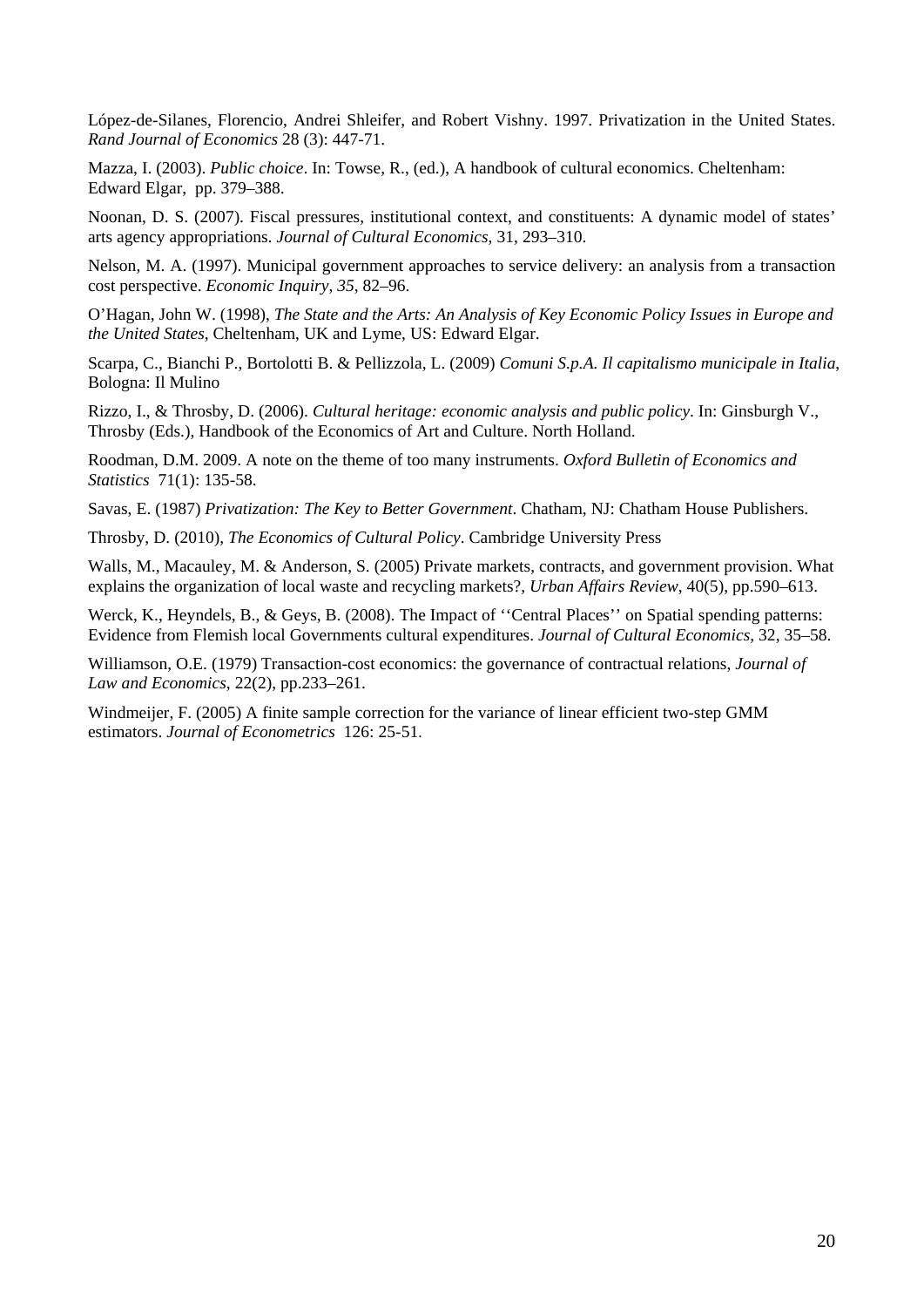# **TABLES**

Table 1 - Taxonomy of cultural policies according to degree of a government's control and promarket attitude

|                         |                                                   | Government control over contents of culture    |                                             |  |  |
|-------------------------|---------------------------------------------------|------------------------------------------------|---------------------------------------------|--|--|
|                         |                                                   | Low                                            | High                                        |  |  |
| Degree of<br>pro-market | mkt failures<br>perceived as $>$<br>gov failures  | public agency grants<br>subsidies; outsourcing | in-house production                         |  |  |
| attitude<br>(ideology)  | gov. failures<br>perceived as $>$<br>mkt failures | pure laissez faire;<br>indirect market support | Government grants subsidies;<br>outsourcing |  |  |

**Table 2 –** Determinants of Italian municipal outsourcing in the cultural sector, 1998-2008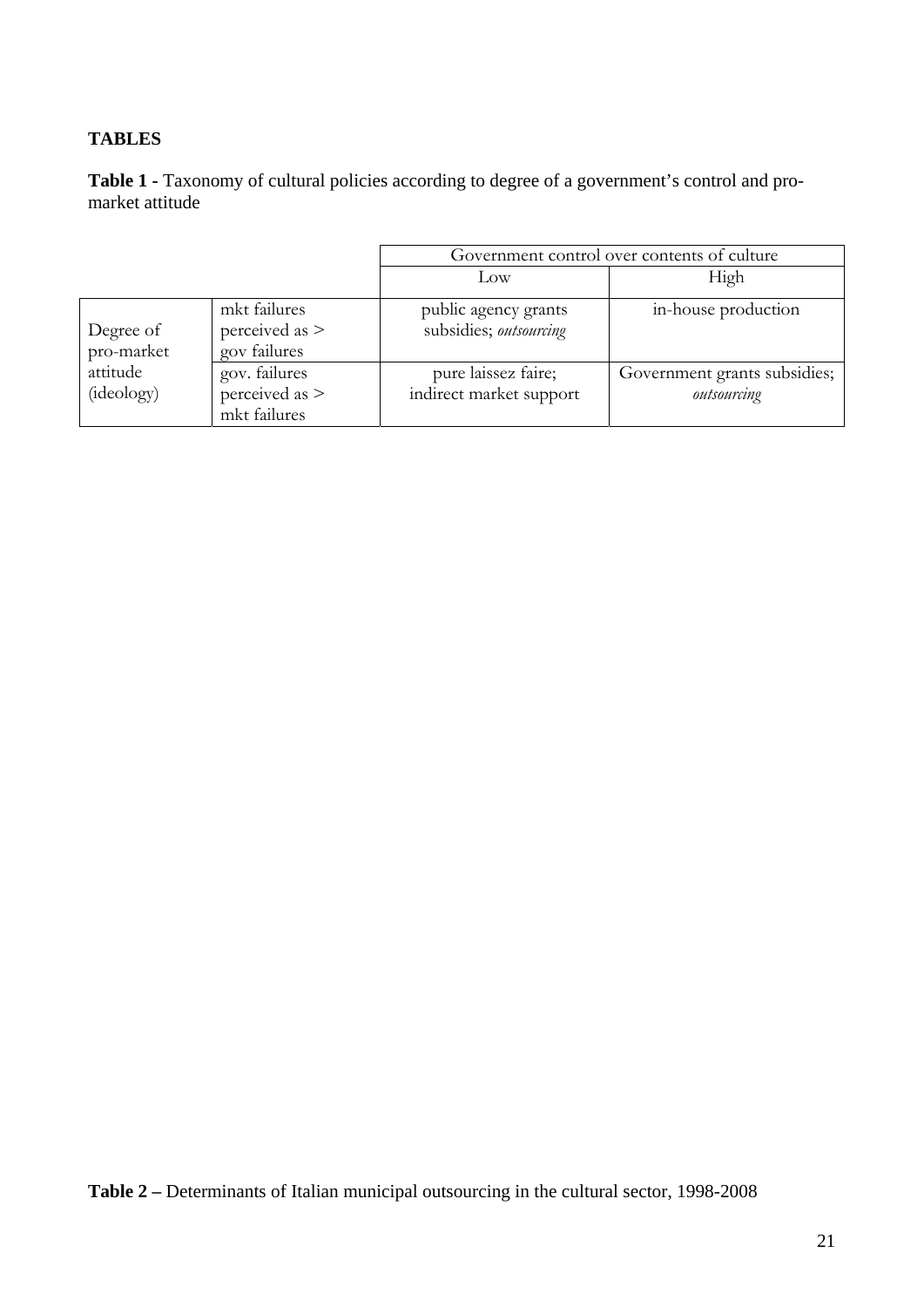| Dependent Variable: Cultransfratio |             |             |             |             |             |             |
|------------------------------------|-------------|-------------|-------------|-------------|-------------|-------------|
|                                    | (1)         | (2)         | (3)         | (4)         | $(5)^a$     | $(6)^a$     |
|                                    | $FE$        | FE Ar(1)    | AB GMM      |             | System GMM  |             |
| Cultransfratio(-1)                 |             |             | $0.538***$  | $0.680***$  | $0.687***$  | $0.673***$  |
|                                    |             |             | (0.107)     | (0.071)     | (0.101)     | (0.085)     |
| totexp                             | 0.056       | $0.057*$    | 0.056       | 0.018       | 0.008       |             |
|                                    | (0.044)     | (0.031)     | (0.044)     | (0.041)     | (0.048)     |             |
| $totexp(-1)$                       |             |             | $-0.024$    | $-0.059*$   | $-0.106$    |             |
|                                    |             |             | (0.034)     | (0.035)     | (0.067)     |             |
| inhousexp                          | $-0.180***$ | $-0.163***$ | $-0.158***$ | $-0.148***$ | $-0.160***$ | $-0.159***$ |
|                                    | (0.026)     | (0.009)     | (0.024)     | (0.023)     | (0.022)     | (0.023)     |
| $inhousexp(-1)$                    |             |             | $0.077***$  | $0.107***$  | $0.120***$  | $0.116***$  |
|                                    |             |             | (0.024)     | (0.020)     | (0.028)     | (0.018)     |
| Population                         | 0.371       | 0.032       | 0.401       | 0.238       | $0.391**$   | $0.365***$  |
|                                    | (0.230)     | (0.045)     | (0.262)     | (0.184)     | (0.196)     | (0.128)     |
| Pop $(-1)$                         |             |             | $-0.024$    | $-0.272$    | $-0.426**$  | $-0.408***$ |
|                                    |             |             | (0.169)     | (0.168)     | (0.190)     | (0.136)     |
| Income                             | 0.042       | $-0.022$    | 0.030       | 0.081       | 0.087       | $0.076**$   |
|                                    | (0.070)     | (0.051)     | (0.114)     | (0.065)     | (0.107)     | (0.034)     |
| $income(-1)$                       |             |             | 0.008       | 0.022       | 0.063       |             |
|                                    |             |             | (0.060)     | (0.052)     | (0.155)     |             |
| cpgw/cpi                           | 0.050       | 0.041       | $-0.049$    | $-0.063$    | 0.031       |             |
|                                    | (0.120)     | (0.114)     | (0.206)     | (0.210)     | (0.172)     |             |
| $cpgw/cpi(-1)$                     |             |             | $-0.055$    | 0.0006      | $-0.164$    |             |
|                                    |             |             | (0.252)     | (0.226)     | (0.349)     |             |
| CultAsset                          | $-0.213***$ | $-0.173***$ | $-0.146***$ | $-0.122***$ | $-0.162***$ | $-0.157***$ |
|                                    | (0.048)     | (0.029)     | (0.036)     | (0.036)     | (0.042)     | (0.055)     |
| CultAsset(-1)                      |             |             | 0.086       | $0.106**$   | $0.125**$   | $0.137**$   |
|                                    |             |             | (0.055)     | (0.048)     | (0.057)     | (0.058)     |
| Election year                      | $-0.009**$  | $-0.008**$  | $-0.012***$ | $-0.011**$  | $-0.012*$   | $-0.014***$ |
|                                    | (0.004)     | (0.003)     | (0.004)     | (0.004)     | (0.006)     | (0.005)     |
| leftright                          | $-0.022*$   | $-0.012$    | $-0.015$    | $-0.020$    | $-0.023$    |             |
|                                    | (0.011)     | (0.007)     | (0.021)     | (0.023)     | (0.026)     |             |
| termlimit                          | 0.003       | $-0.012**$  | $-0.014**$  | $-0.018**$  | $-0.015$    |             |
|                                    | (0.007)     | (0.005)     | (0.006)     | (0.007)     | (0.018)     |             |
| Observations                       | 1110        | 1005        | 884         | 997         | 997         | 1008        |
| Number of Instruments              |             |             | 60          | 69          | 123         | 116         |
| R2                                 | 0.103       | 0.095       |             |             |             |             |
| AR(1)                              |             |             | $-3.415***$ | $-3.827***$ | $-3.653***$ | $-3.878***$ |
| AR(2)                              |             |             | $-1.520$    | $-1.489$    | $-1.475$    | $-1.242$    |

Standard errors in parentheses: \*\*\*  $p < 0.01$ , \*\*  $p < 0.05$ , \*  $p < 0.1$ .

In regression (2) the value of the estimated rho is 0.592.

GMM estimates show two steps results with Windmeijer bias-corrected robust standard errors,

a - estimations with correction for potential endogeneity of inhousexp variable.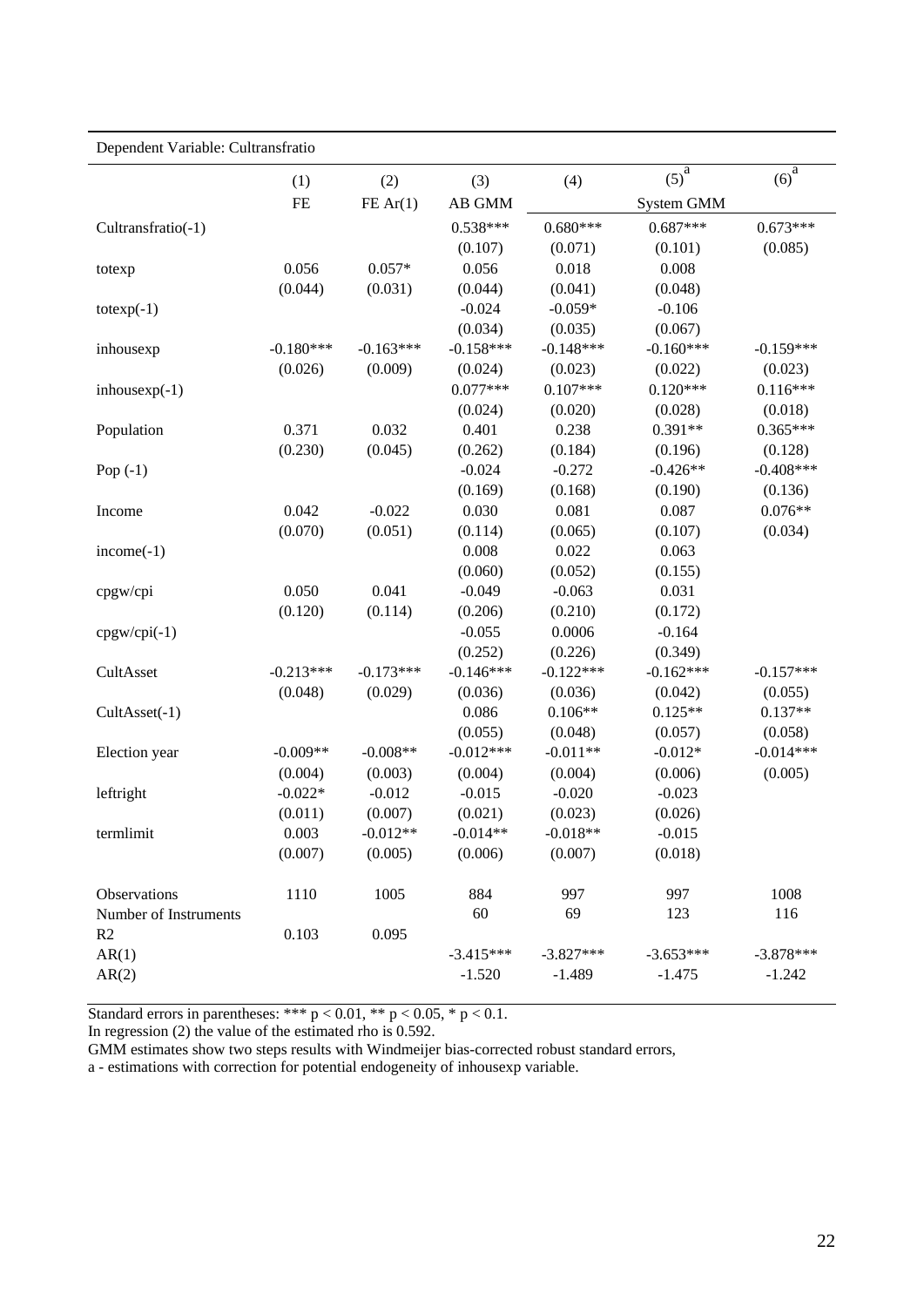| Dependent Variable: Cultransf      |              |             |             |             |                       |                       |  |
|------------------------------------|--------------|-------------|-------------|-------------|-----------------------|-----------------------|--|
|                                    | (7)          | (8)         | (9)         | (10)        | $(11)^{\overline{a}}$ | $(12)^{\overline{a}}$ |  |
|                                    | <b>FE</b>    | FE Ar(1)    | AB GMM      |             | System GMM            |                       |  |
| $Cultransf(-1)$                    |              |             | $0.376***$  | $0.520***$  | $0.683***$            | $0.691***$            |  |
|                                    |              |             | (0.139)     | (0.147)     | (0.088)               | (0.082)               |  |
| Totexp                             | $0.0059*$    | $0.007***$  | 0.004       | $0.009***$  | $0.007**$             |                       |  |
|                                    | (0.003)      | (0.002)     | (0.003)     | (0.003)     | (0.003)               |                       |  |
| $Totexp(-1)$                       |              |             | $-0.004$    | $-0.001$    | $-0.007*$             |                       |  |
|                                    |              |             | (0.003)     | (0.004)     | (0.004)               |                       |  |
| Inhousexp                          | $-0.244***$  | $-0.168***$ | $-0.168***$ | $-0.186***$ | $-0.218***$           | $-0.210***$           |  |
|                                    | (0.040)      | (0.024)     | (0.043)     | (0.046)     | (0.050)               | (0.045)               |  |
| Inhouse $xp(-1)$                   |              |             | 0.012       | 0.024       | $0.125*$              | $0.129**$             |  |
|                                    |              |             | (0.060)     | (0.080)     | (0.064)               | (0.064)               |  |
| Population (10.000<br>inhabtants)  | 0.070        | 0.025       | $-0.172$    | $-0.152$    | $-0.110$              |                       |  |
|                                    | (0.131)      | (0.207)     | (0.139)     | (0.145)     | (0.189)               |                       |  |
| Pop (10.000<br>inhabitants) $(-1)$ |              |             | 0.077       | 0.0009      | $-0.029$              |                       |  |
|                                    |              |             | (0.102)     | (0.124)     | (0.191)               |                       |  |
| Income                             | $-0.00002$   | 0.0001      | $-0.00001$  | 0.0009      | 0.0008                | $0.0008**$            |  |
|                                    | (0.0003)     | (0.0003)    | (0.0006)    | (0.0009)    | (0.0008)              | (0.0003)              |  |
| $Income(-1)$                       |              |             | 0.0001      | 0.0004      | 0.0003                |                       |  |
|                                    |              |             | (0.0004)    | (0.0004)    | (0.0004)              |                       |  |
| cpgw/cpi                           | 2.344        | 1.166       | $-4.56$     | 14.650      | 21.570                |                       |  |
|                                    | (8.410)      | (4.638)     | (16.277)    | (20.416)    | (37.227)              |                       |  |
| $cpgw/cpi(-1)$                     |              |             | $-1.71$     | $-9.920$    | $-23.395$             |                       |  |
|                                    |              |             | (17.845)    | (21.224)    | (41.291)              |                       |  |
| CultAsset                          | $-14.588***$ | $-9.743***$ | $-9.092**$  | $-9.241*$   | $-11.908***$          | $-12.624**$           |  |
|                                    | (3.634)      | (2.089)     | (3.978)     | (5.172)     | (4.613)               | (5.999)               |  |
| CultAsset(-1)                      |              |             | $-0.968$    | 0.962       | 7.988**               | 6.317**               |  |
|                                    |              |             | (4.303)     | (5.051)     | (3.342)               | (2.931)               |  |
| Election year                      | $-0.524*$    | $-0.442*$   | $-0.394$    | $-0.614**$  | $-0.954*$             | $-1.273***$           |  |
|                                    | (0.295)      | (0.257)     | (0.266)     | (0.313)     | (0.515)               | (0.413)               |  |
| Leftright                          | $-1.217$     | $-0.014$    | $-0.691$    | $-0.223$    | $-0.852$              |                       |  |
|                                    | (0.727)      | (0.574)     | (0.754)     | (1.109)     | (0.856)               |                       |  |
| Termlimit                          | $-0.120$     | $-0.603$    | $-0.391$    | $-0.141$    | $-0.079$              |                       |  |
|                                    | (0.472)      | (0.375)     | (0.651)     | (0.559)     | (0.952)               |                       |  |
| Observations                       | 1107         | 1002        | 878         | 992         | 992                   | 1003                  |  |
| Number of<br>Instruments           |              |             | 60          | 69          | 123                   | 114                   |  |
| R <sub>2</sub>                     | 0.0172       | 0.0031      |             |             |                       |                       |  |
| AR(1)                              |              |             | $-2.395**$  | $-2.693***$ | $-3.409***$           | $-3.592***$           |  |
| AR(2)                              |              |             | $-1.464$    | $-1.337$    | $-1.181$              | $-0.933$              |  |

**Table 3** - Determinants of real per capita cultural transfers of Italian municipalities, 1998-2008

Standard errors in parentheses: \*\*\*  $p < 0.01$ , \*\*  $p < 0.05$ , \*  $p < 0.1$ .

In regression (8), the value of the estimated rho is 0.571.

GMM estimates show two steps results with Windmeijer bias-corrected robust standard errors.

a - estimations with correction for potential endogeneity of inhousexp variable.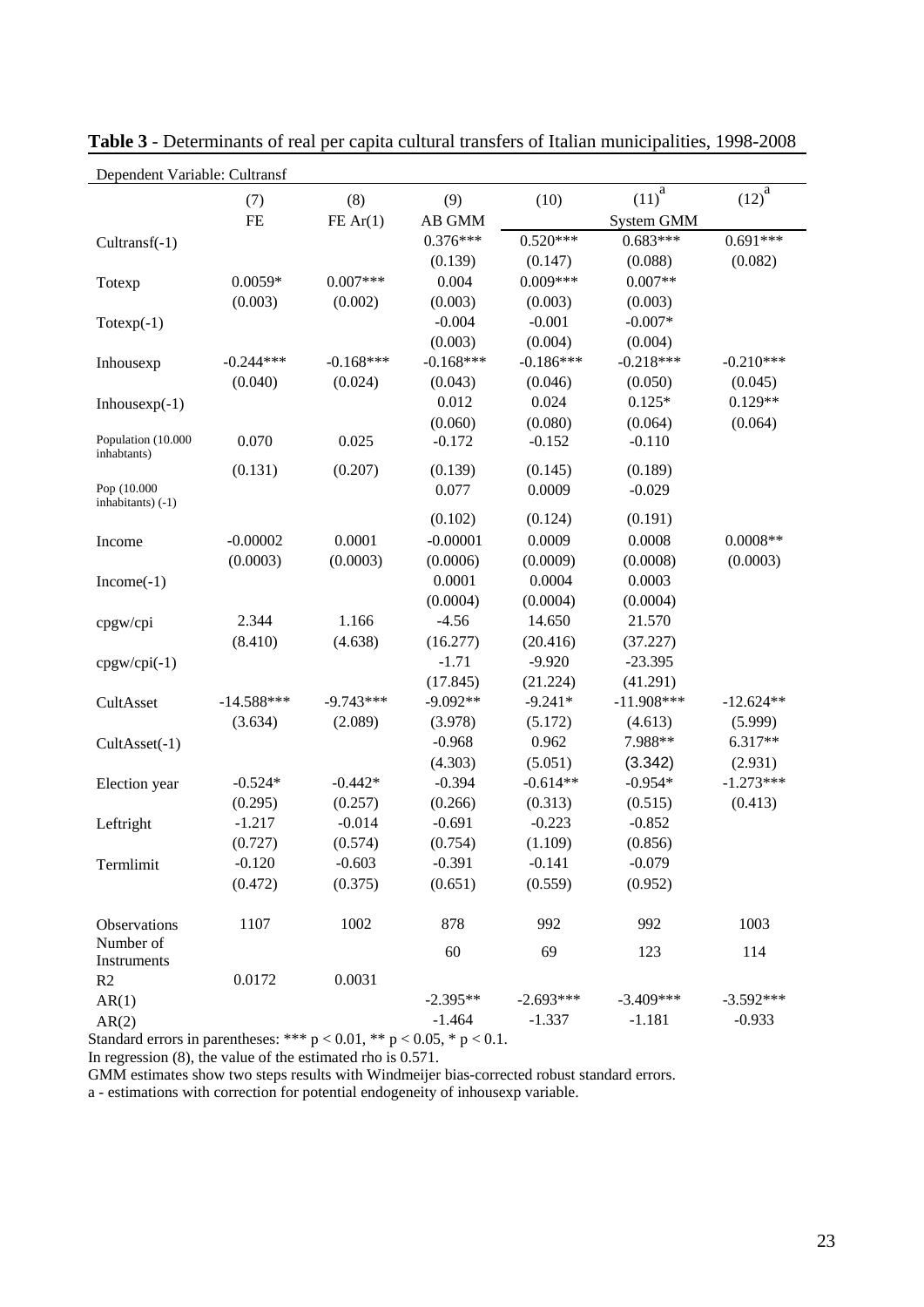**Table 4** –Role of Local Private Patrons and Tourism on cultural outsourcing, Italian Cities 1998- 2008

|  |  | Dependent Variable: Cultransfratio |
|--|--|------------------------------------|
|--|--|------------------------------------|

|                    | (13)                         | (14)        | $\it a$<br>(15) | $\it a$<br>(16) | (17)        | (18)        | $\mathbf a$<br>(19) | $\mathbf{a}$<br>(20) |
|--------------------|------------------------------|-------------|-----------------|-----------------|-------------|-------------|---------------------|----------------------|
|                    | Private Cultural Expenditure |             |                 | Tourism         |             |             |                     |                      |
| Cultransfratio(-1) | $0.698***$                   | $0.676***$  | $0.701***$      | $0.654***$      | $0.699***$  | $0.639***$  | $0.690***$          | $0.679***$           |
|                    | (0.079)                      | (0.080)     | (0.123)         | (0.066)         | (0.080)     | (0.103)     | (0.098)             | (0.084)              |
| totexp             | 0.037                        |             | 0.019           |                 | 0.026       |             | 0.004               |                      |
|                    | (0.047)                      |             | (0.077)         |                 | (0.045)     |             | (0.051)             |                      |
| $totexp(-1)$       | $-0.106**$                   | $-0.079**$  | $-0.122$        | $-0.083*$       | $-0.056$    |             | $-0.101$            |                      |
|                    | (0.049)                      | (0.036)     | (0.091)         | (0.048)         | (0.036)     |             | (0.072)             |                      |
| inhousexp          | $-0.155***$                  | $-0.141***$ | $-0.163***$     | $-0.160***$     | $-0.148***$ | $-0.131***$ | $0.157***$          | $-0.156***$          |
|                    | (0.028)                      | (0.028)     | (0.029)         | (0.023)         | (0.023)     | (0.024)     | (0.026)             | (0.022)              |
| $inhousexp(-1)$    | $0.112***$                   | $0.124***$  | $0.118***$      | $0.138***$      | $0.111***$  | $0.093***$  | $0.119***$          | $0.115***$           |
|                    | (0.026)                      | (0.023)     | (0.037)         | (0.027)         | (0.022)     | (0.023)     | (0.027)             | (0.021)              |
| Population         | 0.080                        |             | 0.121           |                 | 0.240       |             | $0.405*$            | $0.245**$            |
|                    | (0.212)                      |             | (0.446)         |                 | (0.187)     |             | (0.212)             | (0.107)              |
| Population(-1)     | $-0.102$                     |             | $-0.096$        |                 | $-0.271$    | $-0.060*$   | $-0.436**$          | $-0.287***$          |
|                    | (0.203)                      |             | (0.437)         |                 | (0.172)     | (0.033)     | (0.201)             | (0.105)              |
| income             | 0.009                        | $0.072***$  | $-0.027$        | $0.078***$      | 0.069       | $0.097**$   | 0.082               | $0.074*$             |
|                    | (0.085)                      | (0.021)     | (0.136)         | (0.028)         | (0.071)     | (0.046)     | (0.116)             | (0.044)              |
| $income(-1)$       | 0.110                        |             | 0.123           |                 | 0.021       |             | 0.062               |                      |
|                    | (0.076)                      |             | (0.151)         |                 | (0.053)     |             | (0.127)             |                      |
| cpgw/cpi           | $-0.143$                     |             | $-0.090$        |                 | $-0.074$    |             | 0.022               |                      |
|                    | (0.272)                      |             | (0.262)         |                 | (0.221)     |             | (0.167)             |                      |
| $cpgw/cpi(-1)$     | 0.010                        |             | $-0.138$        |                 | 0.024       |             | $-0.155$            |                      |
|                    | (0.224)                      |             | (0.294)         |                 | (0.245)     |             | (0.255)             |                      |
| CultAsset          | $-0.152**$                   | $-0.175***$ | $-0.183***$     | $-0.202***$     | $-0.123***$ | $-0.133***$ | $-0.158***$         | $-0.154***$          |
|                    | (0.071)                      | (0.047)     | (0.063)         | (0.066)         | (0.037)     | (0.032)     | (0.050)             | (0.047)              |
| $Cult Asset(-1)$   | $0.103*$                     | $0.139**$   | 0.131           | $0.145**$       | $0.104**$   | $0.123**$   | $0.125**$           | $0.141**$            |
|                    | (0.059)                      | (0.055)     | (0.086)         | (0.073)         | (0.047)     | (0.052)     | (0.060)             | (0.056)              |
| Election year      | $-0.008*$                    | $-0.011**$  | $-0.013**$      | $-0.014***$     | $-0.010**$  | $-0.011***$ | $-0.012$            | $-0.013**$           |
|                    | (0.004)                      | (0.005)     | (0.005)         | (0.005)         | (0.004)     | (0.004)     | (0.008)             | (0.005)              |
| leftright          | $-0.014$                     |             | $-0.021$        |                 | $-0.019$    |             | $-0.022$            |                      |
|                    | (0.021)                      |             | (0.023)         |                 | (0.023)     |             | (0.024)             |                      |
| termlimit          | $-0.013*$                    |             | $-0.011$        |                 | $-0.018**$  | $-0.015**$  | $-0.015$            |                      |
|                    | (0.007)                      |             | (0.013)         |                 | (0.007)     | (0.007)     | (0.019)             |                      |
| PrivCultexp        | $-0.005$                     | $-0.005$    | $-0.004$        | $-0.002$        |             |             |                     |                      |
|                    | (0.005)                      | (0.003)     | (0.005)         | (0.005)         |             |             |                     |                      |
| $PrivCultexp(-1)$  | 0.007                        |             | 0.011           |                 |             |             |                     |                      |
|                    | (0.005)                      |             | (0.009)         |                 |             |             |                     |                      |
| tourism            |                              |             |                 |                 | $-0.003$    | $-0.001$    | $-0.003$            | $-0.011$             |
|                    |                              |             |                 |                 | (0.010)     | (0.018)     | (0.013)             | (0.013)              |
| Observations       | 859                          | 892         | 859             | 892             | 997         | 1008        | 997                 | 1008                 |
| Number of          |                              |             |                 |                 |             |             |                     |                      |
| Instruments        | 71                           | 62          | 125             | 116             | 69          | 62          | 123                 | 116                  |
| AR(1)              | $-4.331***$                  | $-4.248***$ | $-3.804***$     | $-4.331***$     | $-3.753***$ | $-3.57***$  | $-3.674***$         | $-3.858***$          |
| AR(2)              | $-1.292$                     | $-1.059$    | $-1.234$        | $-1.102$        | $-1.477$    | $-1.191$    | $-1.474$            | $-1.216$             |

Standard errors in parentheses: \*\*\*  $p < 0.01$ , \*\*  $p < 0.05$ , \*  $p < 0.1$ .

GMM estimates show two steps results with Windmeijer bias-corrected robust standard errors.

a - estimations with correction for potential endogeneity of inhousexp variable.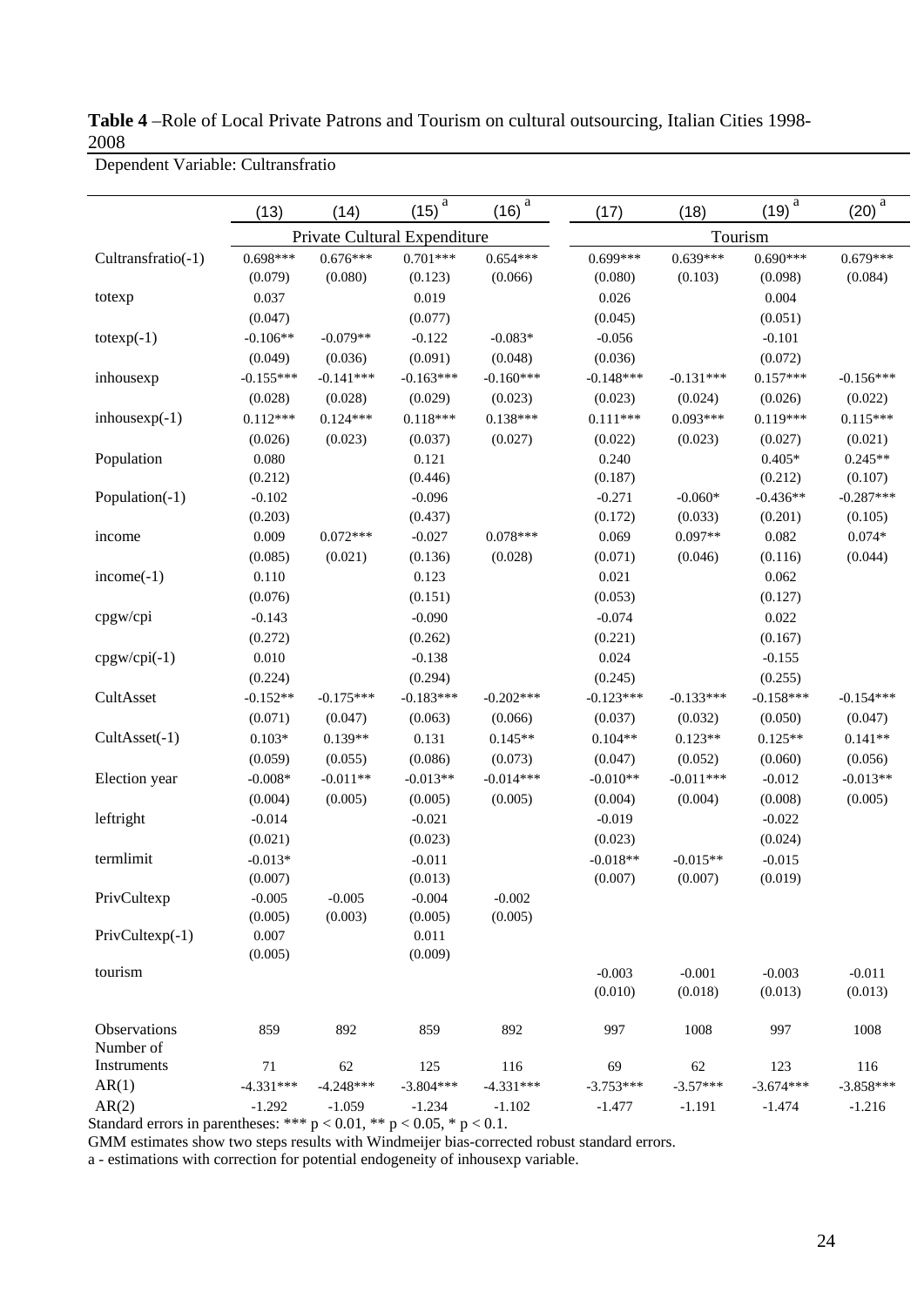#### **FIGURES**



**Figure 1: yearly average of per capita total and cultural current expenditures in current €** 

**Figure 2: Per capita current cultural spending, in-house cultural production and cultural transfers** 



*Continuous line: yearly average of per capita cultural expenditures (right axis) Semi-continuous line: yearly average of per capita in-house produced cultural services (right axis) Dotted line: yearly average of per capita cultural transfers (left axis)* 

*Continuous line: yearly average of cities' total current spending per capita (right axis) Dotted line: yearly average of cities' cultural current spending per capita (left axis)*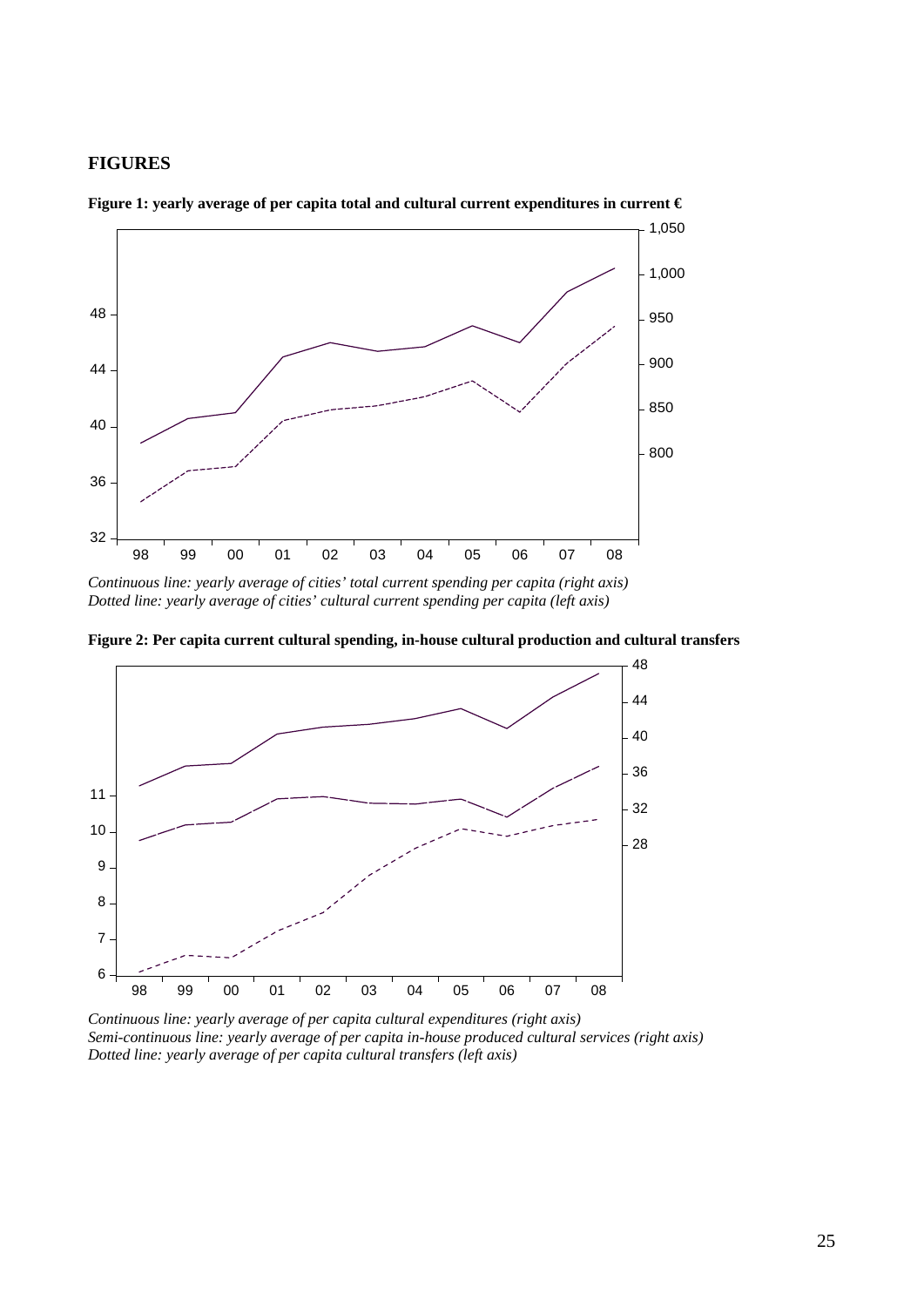

**Figure 3: current cultural transfers and ratio of cultural transfers over cultural expenditures**

*Continuous line: yearly average of current cultural transfers in current € (right axis) Dotted line: yearly average of ratio of current cultural transfers over total current cultural expenditure (left axis)*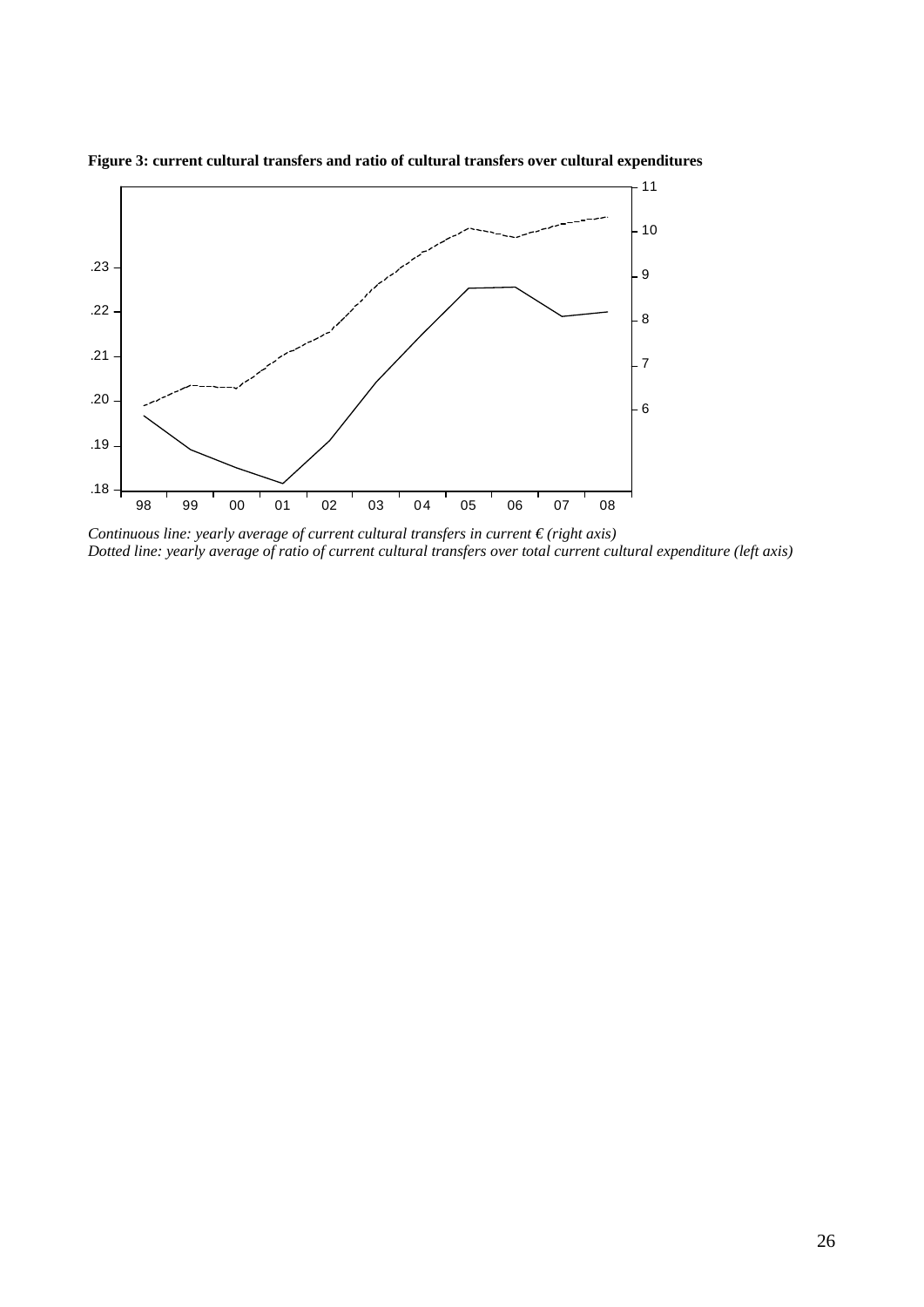## **DATA APPENDIX**

In Table A1 we summarize the statistical properties of the main variables we use in our model specification. All variables are in logs, except for the political variables (which are dummies or categorical ones) and the variables expressing ratios (*CULTASSET* and *CULTRASFRATIO*). The information in our Dataset has been obtained from different sources.

Data on municipal cultural expenditures come from the Database of the official 'certificati consuntivi' (final budget balances) made available by the Italian Home Office (http://finanzalocale.interno.it/apps/floc.php/in/cod/4, last access on 25.10.2012).

Data on private cultural expenditure refer to banking foundations' cultural spending and have been provided by ACRI (Associazione di Fondazioni e di Casse di Risparmio).

As for socio-economic variables, the source for the population data is the National Statistical Office (ISTAT). Income data refer to per capita tax base at municipal level and the source is the Ministry of Economy and Finance

(http://www.finanze.it/export/finanze/Per\_conoscere\_il\_fisco/Fiscalita\_locale/addirpef/dati\_statistic i.htm).

Political data on Italian municipalities have been collected by Fabio Padovano for IREF (Institut de Recherche Economique et Fiscal). Finally, data on consumer price and government wage deflators come from OECD Statistical Database (Source: http://www.oecd.org/statistics/, last access on 25.10.2012).